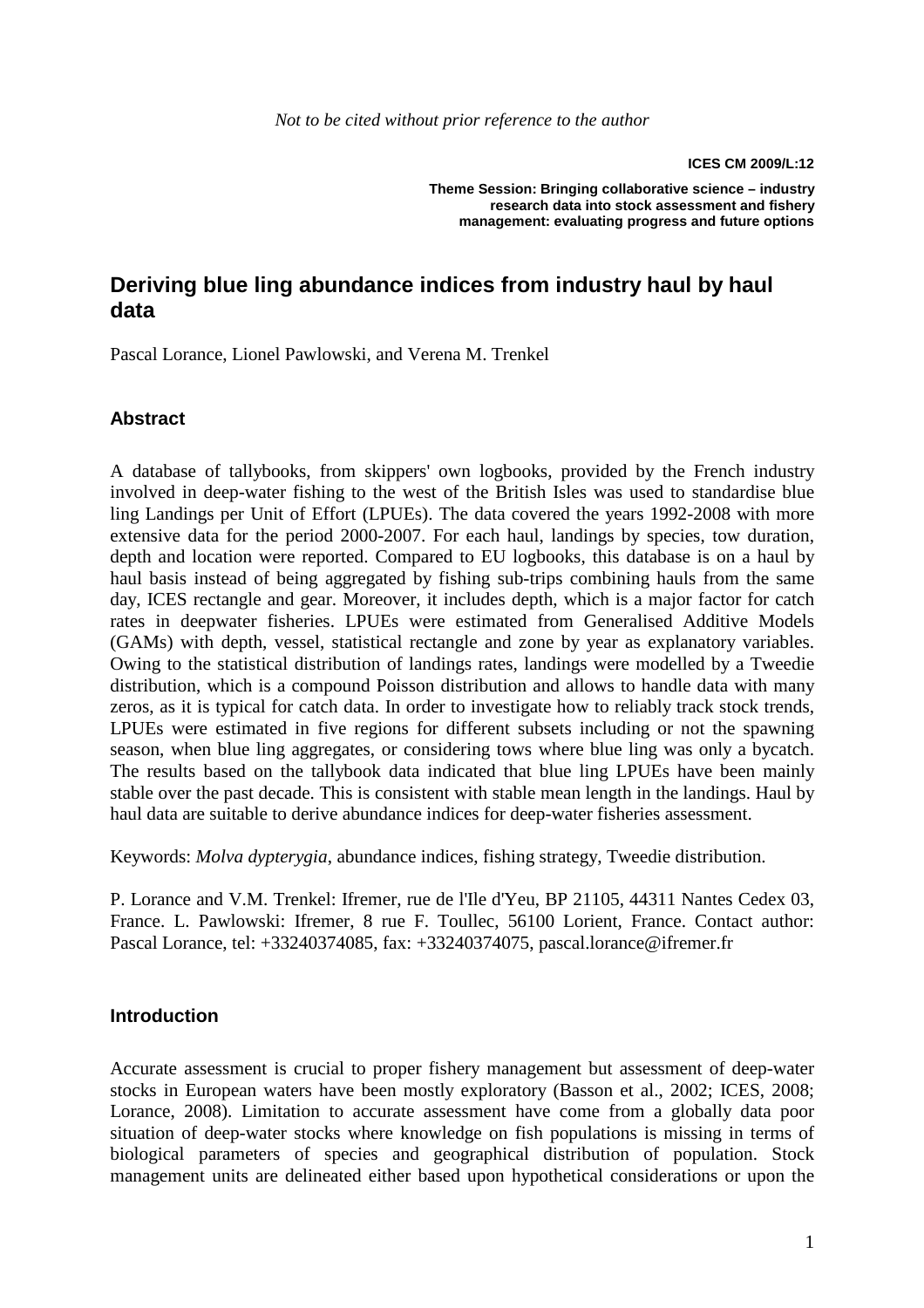distribution of fisheries and may not correspond to biological populations. However, this problem is not unique to deep-water stocks.

In the case of blue ling, there is no agreed age estimation scheme, so that yearly age lengthkeys are not collected. Nevertheless, the species is considered recruiting to the fishery at the age of 6-8 years and to have a growth rate and natural mortality similar to typical gadoid species such as cod or saithe. ICES division Vb, and sub-areas VI and VII are considered as a stock unit for assessment and management purposes but there is not enough information to properly evaluate the stock structure (ICES, 2007). In addition to these gaps in the biological knowledge, fishery statistics are not always reported at a sufficient spatial resolution for deepwater species. Although depth is a strong structuring factor for abundance distributions and one single statistical rectangle often encompasses depths from 200 to 2000 m (Figure 1), haul depth is not reported in EC logbooks so that this factor cannot be taken into account in standard Landings Per Unit Effort (LPUEs). Therefore LPUEs based upon logbook data should be considered as very crude in most cases. Nevertheless, they are often used as a basis for assessment and advice since no more detailed data are available.



**Figure 1. Reference areas (set of statistical rectangles) used to calculate French LPUEs for blue ling (a) and number of hauls per area in full data set (b). Dark grey: New grounds in V (new5), light grey: new grounds in VI (new6); red brown: others in VI (other6); purple: edge in VI (edge6); blue: reference in V (ref5); salmon: all grounds in VII (ref7). Depth contours are 200, 1000 and 2000 m.** 

Blue ling have been fished to the West of the British Isles at least from 1973. No archive of landings by ICES areas prior to the 1970s was found. Landings of blue ling prior to the 1970s have been reported only from Norway and Germany and are aggregated at the scale of the North East Atlantic. From 1950 to 1970 about 5 000 t of blue ling landings were reported (FAO fisheries catch statistics, http://www.fao.org/fishery/statistics/en). In these early years, catches from Norway were mainly a bycatch from longliners targeting ling and tusk and an unknown part of the catch was from the Northern North Sea and Norwegian Sea (Bergstad and Hareide, 1996). The distribution of German catches is also unknown, but the organisation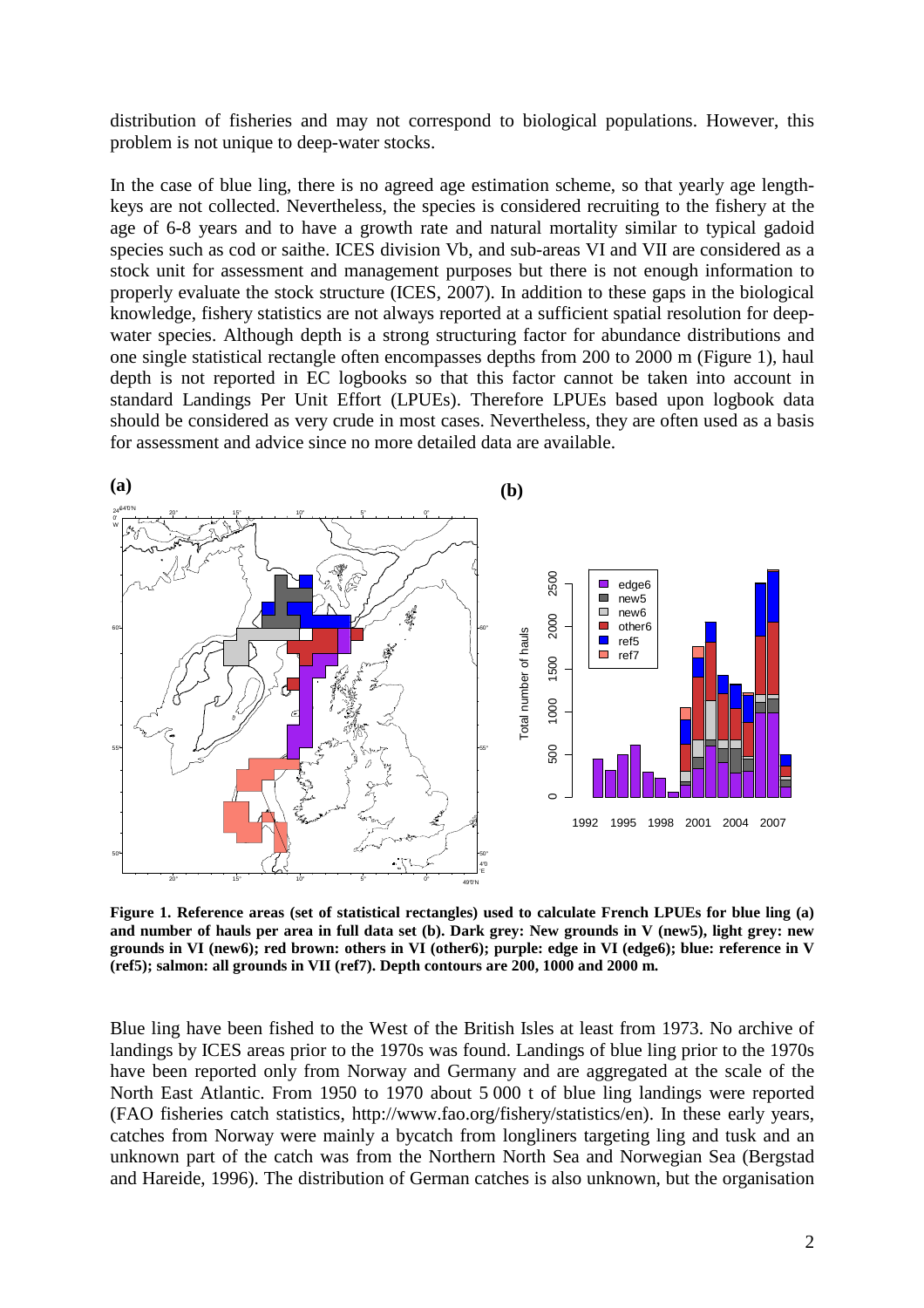of exploratory research cruises for new fishing grounds to the West of the British Isles from the mid-1970s (Ehrich, 1983) suggest that these grounds were not fished previously and that German catches of blue ling came from the North Sea and Norwegian sea areas. In the 2000s landings of blue ling from these latter areas have been about 200 to 300 t/year while they were about 10 times more in the 1980s.

In the 1970s, landings of blue ling from the Faroe Plateau, slopes of the Rockall Trough, Rockall and Hatton Banks (ICES divisions Vb and sub-areas VI and VII) increased sharply. These areas have remained the main catching area for blue ling since then (ICES, 2009). The French fleet landed more than half of the total. Up to the late 1980s, the main species in the French landings from these areas were gadoids (saithe, ling, blue ling, cod, haddock, hake and whiting). From 1987, French trawlers started to exploit roundnose grenadier (*Coryphaenoides rupestris*), black scabbardfish (*Aphanopus carbo*), orange roughy (*Hoplostethus atlanticus*) and deep-water squalid sharks (mainly the portuguese dogfish *Centroscymnus coelolepis* and the leafscale gulper shark, *Centrophorus squamosus*) at greater depths (Charuau et al., 1995). These species were reported separately in French landings from 1989 onwards (Table 1), with the exception of deepsea squalids for which individual species were not separated.

| Year | Blue ling | Saithe | Roundnose | Black        | Deepsea  | Orange roughy |  |
|------|-----------|--------|-----------|--------------|----------|---------------|--|
|      |           |        | grenadier | scabbardfish | squalids |               |  |
| 1983 | 5141      | 21795  |           |              |          |               |  |
| 1984 | 6140      | 16451  |           |              |          |               |  |
| 1985 | 12787     | 23520  |           |              |          |               |  |
| 1986 | 12109     | 33019  |           |              |          |               |  |
| 1987 | 12072     | 27168  |           |              |          |               |  |
| 1988 | 9863      | 26033  |           |              |          |               |  |
| 1989 | 9380      | 24807  | 2597      | 308          | 140      |               |  |
| 1990 | 6358      | 18191  | 6770      | 1448         | 1288     |               |  |
| 1991 | 6423      | 13649  | 9019      | 2538         | 3104     | 3361          |  |
| 1992 | 4030      | 8441   | 8714      | 3541         | 3468     | 3995          |  |
| 1993 | 4682      | 11580  | 8570      | 3512         | 3812     | 2099          |  |
| 1994 | 3112      | 11315  | 8051      | 3103         | 3186     | 1905          |  |
| 1995 | 3489      | 7852   | 8351      | 3440         | 3630     | 988           |  |
| 1996 | 3450      | 6465   | 7421      | 3775         | 3095     | 1031          |  |
| 1997 | 4249      | 4662   | 7396      | 2806         | 3177     | 1016          |  |
| 1998 | 3487      | 3635   | 5214      | 1303         | 3079     | 289           |  |
| 1999 | 5572      | 3467   | 8677      | 2110         | 3519     | 1330          |  |
| 2000 | 5696      | 3583   | 10118     | 3745         | 3684     | 1140          |  |
| 2001 | 3582      | 6091   | 8738      | 5007         | 2103     | 1228          |  |
| 2002 | 3077      | 3669   | 8527      | 4621         | 1454     | 465           |  |
| 2003 | 3650      | 3869   | 6888      | 3422         | 1189     | 516           |  |
| 2004 | 3958      | 3200   | 7501      | 3091         | 866      | 469           |  |
| 2005 | 3067      | 3575   | 4480      | 2878         | 744      | 250           |  |
| 2006 | 3037      | 6097   | 3139      | 2209         | 855      | 497           |  |
| 2007 | 2721      | 4064   | 2240      | 2066         | 802      | 155           |  |

**Table 1. Landings (tonnes) from French trawlers (freezer trawlers not included) in ICES-sub-areas V-VII from 1983 to 2007.** 

Blue ling LPUEs derived from aggregated logbook data of the French fishing fleet display a declining trend from 1985 to about 1995 and then stabilize (Lorance and Dupouy, 2001). Depending on the method used to calculate them: directed LPUEs taking into account only the hauls targeting the species or total LPUEs for all or a subset of vessels, the stabilization is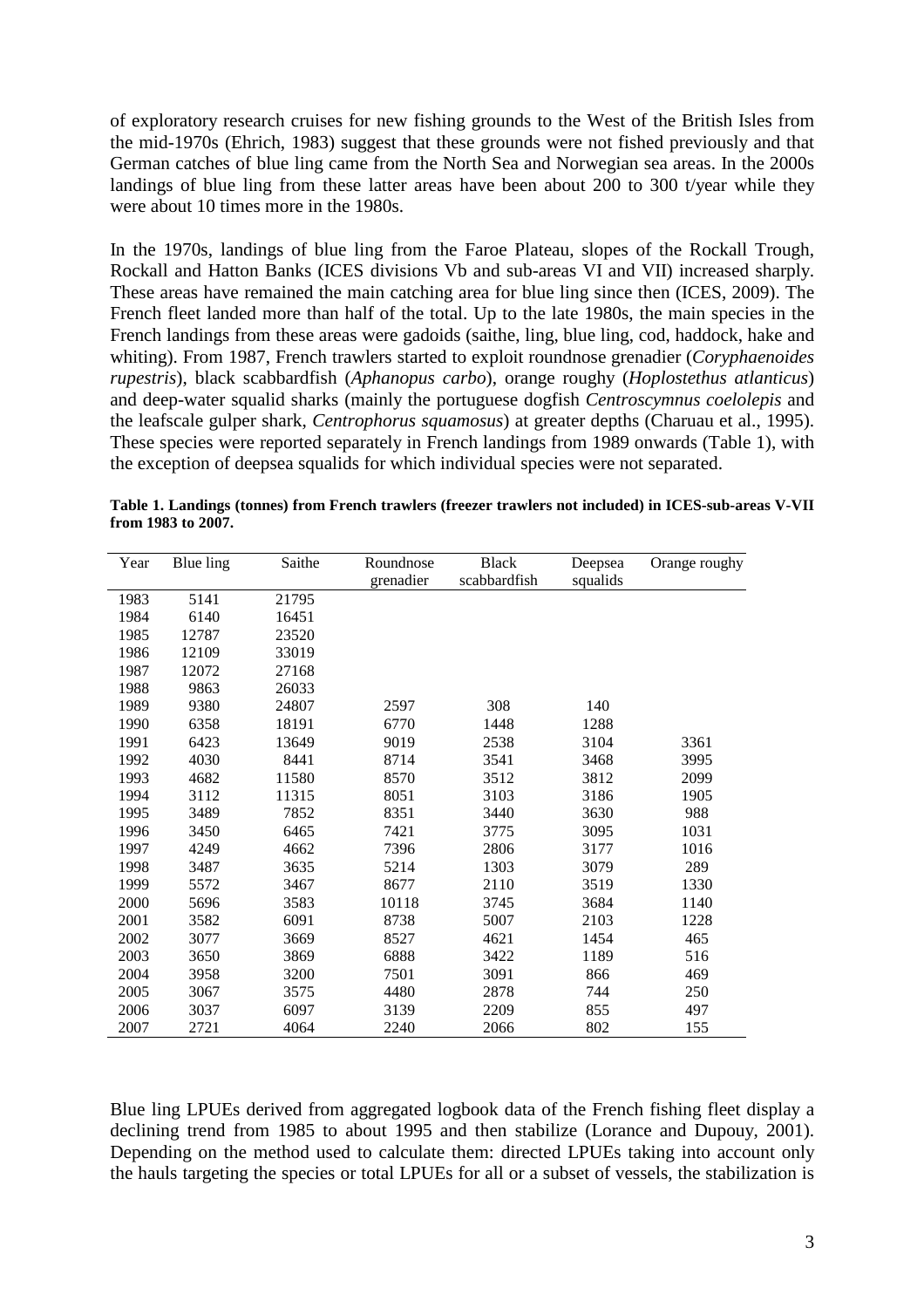estimated to have started somewhere between 1995 and 2000 (Figure 2a). Although, there is no doubt that blue ling and other gadoid stock abundance declined in the 1980s and that this was a reason for French vessels to move to other resources (Charruau et al. 1995), several issues compromise the use of logbook data for calculating LPUE for blue ling. The issues are i) changing fishing strategies, ii) imprecise effort data, and iii) lack of information on haul depth.

Blue ling seasonally aggregate for spawning, while its distribution is considered to be mainly scattered during the rest of the year. In the 1980s, the fishery was mainly operating on aggregations and was particularly active at spawning time, from March to May. When the exploitation of other deep-water species started, trawlers changed their fishing strategy. They fished deeper, some blue ling fishing ground were no longer exploited and, in addition to a target species, blue ling became also a bycatch of fishing operations for mid-slope species. In addition, the catch became much less seasonal (Lorance and Dupouy, 2001). In other words, the proportion of effort targeting blue ling, but also saithe varied over time and space.

Logbook data do not always permit to estimate accurately which proportion of effort is directed to each species because each record combines several fishing operations during the same day in the same statistical rectangle. In addition to this, effort data might be less reliable than catch data, because accurate effort reporting would require very explicit guidelines while catch reporting is more straightforward. Reporting rules may have varied between skippers and over time. For example, due to long shooting and hauling times, there are significant differences between the total time of one trawl haul and the duration during which the trawl is actually fishing on the seabed. The relation between effort as available in logbooks and catch may also be modified by regulation, as fleets change their strategies to comply with regulation. From 1995 deep-water fishing effort was regulated (Council regulation (EC) No 2027/95) and a licensing system was introduced in 2003 (Council regulation (EC) No 2347/2002). TACs for blue ling in ICES division Vb and sub-areas VI and VII were introduced in 2003 and reduced in 2005 and 2007. Additionally, technical measures were introduced and fishing companies also set some rules for their vessels in order to comply with annual quotas. From 2007, landings by EU vessels where limited to 25 tonnes per fishing trip (council regulation (EC) No 2015/2006). One of the ship owning companies reduced further the landings per trip to 20 tonnes in 2006 and 2007 and 15 tonnes in 2008 in order to avoid quota overrun (in relation to decreasing TAC). Although, in the 2000s the French fishery statistics database included two effort variables (vessel fishing time and gear fishing time), for the 1990s only vessel fishing time is available. Therefore, for consistency the times series of logbook based LPUEs was computed using vessel fishing time, which includes steaming time.

Fishing depth is not available from logbooks although it is a major explanatory factor of blue ling catches. Average fishing depth increased when exploitation of roundnose grenadier and other mid-slope species started and then varied over time. The species composition of the landings reflects the move towards deeper waters from the late 1980S (Table1). Finally, previous LPUE series (ICES, 2008) have been calculated using a reference fleet of similar high-sea trawlers. Unfortunately, these vessels have been progressively decommissioned and are no longer in the fleet in 2009 so that new indices are required.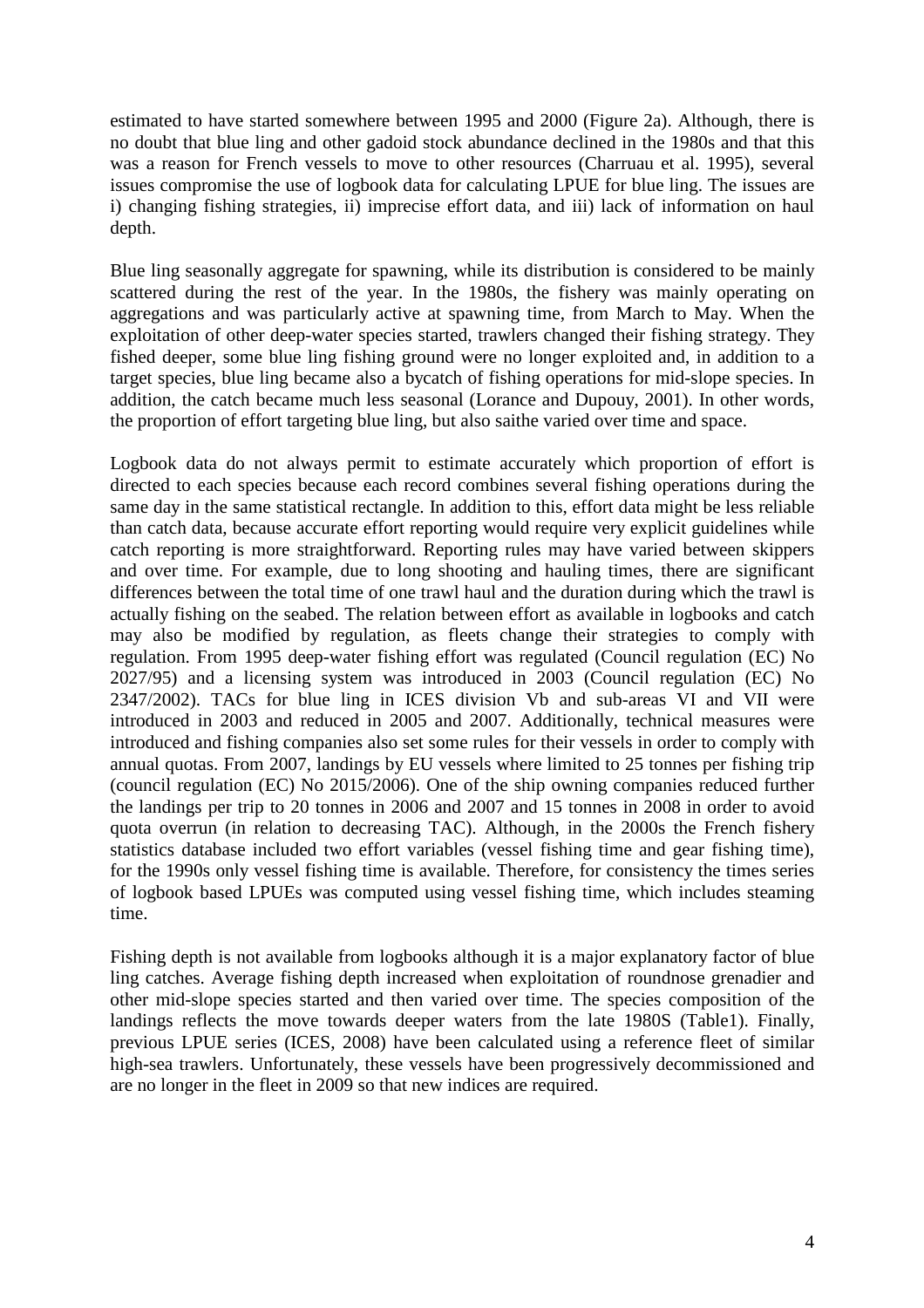

**Figure 2. a) Blue ling LPUEs for French trawlers fishing in ICES Division Vb and sub-areas VI and VII. Dotted line: all vessels; dashed line: reference fleet of large high-sea trawlers; solid line directed LPUE of the reference fleet (landings for fishing trips where blue ling represents >10% of total landings). Redrawn from ICES (2008). b) Mean length of French landings by quarter and year, 1985-2008.** 

Collaboration with the fishing industry has led to the use of tallybook data for deriving standardised LPUEs (e.g. Dobby et al., 2008). A partnership between the French fishing industry involved in the deep-sea fishery and Ifremer was initiated several years ago. The Industry (PROMA/PMA, a producers organisation and EURONOR, a ship owner) has created a database with landings per species and haul information including fishing depth of a panel of volunteer trawlers since the late 1990s. Some Skippers ' personal logbooks have been retrieved back to 1992, so that a database from 1992 to 2008 is now available. Several workshops with the industry have been organised to assemble the database and check the data. Preliminary analysis showed that several factors had an effect on deepwater fish LPUEs (Biseau, 2008).

Here further statistical modelling was carried out to calculate standardised blue ling LPUEs. General Additive Models (GAMs) where fitted to extract the main factors and identify trends over time. Landings or catches data are often characterised by a large number of zero observations. A common way for handling this problem in CPUE standardisation is to use the delta-approach in which presence-absence and quantity when present are modelled separately. Less often both zero and non-zero observations have been modelled together. In certain cases the Poisson distribution (e.g. Dobby et al., 2008) or the inflated Poisson is an option. The Tweedie distribution, also called Poisson-Gamma distribution, offers a family of distributions with the Poisson distribution as a special case. It has a positive mass at zero and a continuous distribution for positive values. The Tweedie distribution has successfully been used to model LPUE data for yellowfin tuna and silky shark (Shono, 2008) and Patagonian toothfish (Candy, 2004).

#### **Material and Methods**

#### Data

The DeepWater TallyBook database (DWTB) contains information on hauls and vessels from 30 French deep-sea trawlers operating in the Northeast Atlantic for the period 1992-2008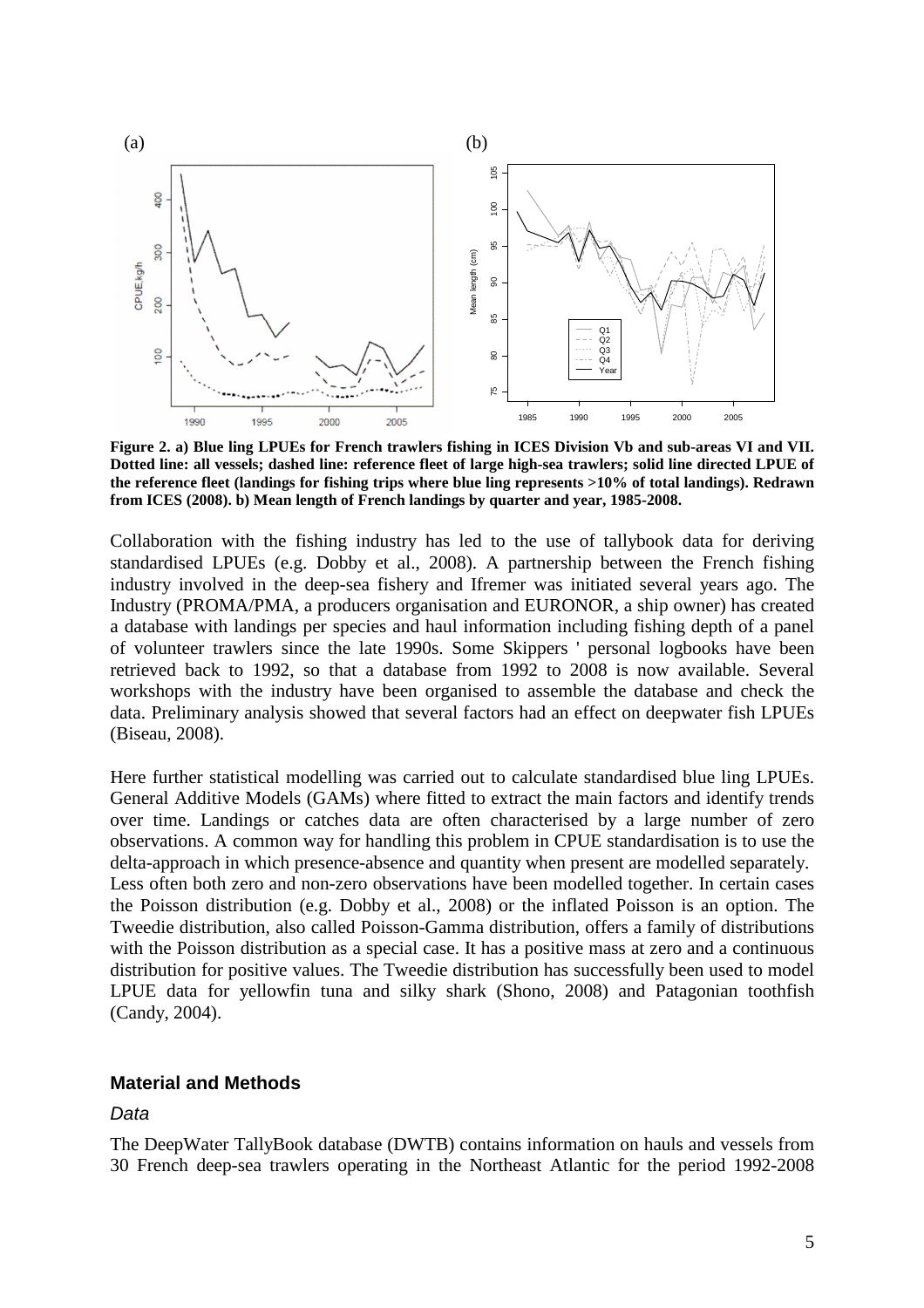(Figure 3). For each haul location, mean fishing depth, effort (tow duration...) and landings (biomass) by species are reported. For the purpose of this work, location was treated as statistical rectangle. Vessels are identified with a numeric code and engine power is available. The data come from volunteer vessels for which information for all tows during a given period was provided. The participation of vessels varied over the years as some were decommissioned or moved to other fisheries and new vessels were built. No framework for dedicated staff and data protocol existed, so that the data collection was mainly opportunistic.



**Figure 3. Number of hauls in tallybooks by vessel and vessel power category.** 

Several data sets were created for the analysis. The full data set contains a selection of hauls with haul duration between 30 and 600 mins and haul depth between 200 and 1100m. The "outside spawning season" data set, is a subset of the full data set excluding the spawning months March to May while the spawning season data set only includes the months March to May. Finally, several blue ling bycatch data sets were created by selecting hauls were blue ling was not a target species, corresponding to hauls with less than 20, 30, 40 or 50% of total landings belonging to blue ling.

Six fishing areas were defined (Figure 1) based on the logbook data analysis for the period 1989-2005 by Biseau (2006). From this analysis it appeared that some fishing grounds were not exploited in the 1990s and only started to be fished by French vessels in the 2000s. However these areas were exploited previously by other fleets and possibly by French vessels prior to 1989. As average LPUE levels differed between areas, the extension of the fishing grounds in the 2000s had an effect on LPUEs based upon EU logbooks. Therefore LPUE were estimated at the scale of the smaller areas. Here, we took the same approach. Reference fishing grounds, exploited since the 1990s where defined in ICES Sub-areas V, VI and VII (ref5, ref6 and ref7) and new fishing grounds, exploited in the 2000s were defined in subareas V and VI (new5 and new6). Moreover, ref6 was further split between statistical rectangles from the slope to the west of Scotland, along the Rockall Trough here referred to as edge6 and other rectangles, referred to as other6 (Biseau, 2006 and Figure 1a). The number of hauls per fishing area for the full data set are shown in figure 1b. Most hauls in the DWTB data base come from the edge6 area. Finally, because there were fewer hauls in the DWTB data base for the years prior to 2000 (Figure 1) and the fleet composition changed with no vessel participating throughout the whole period (Figure 3), the data sets used for model fitting were restricted to the years 2000-2008.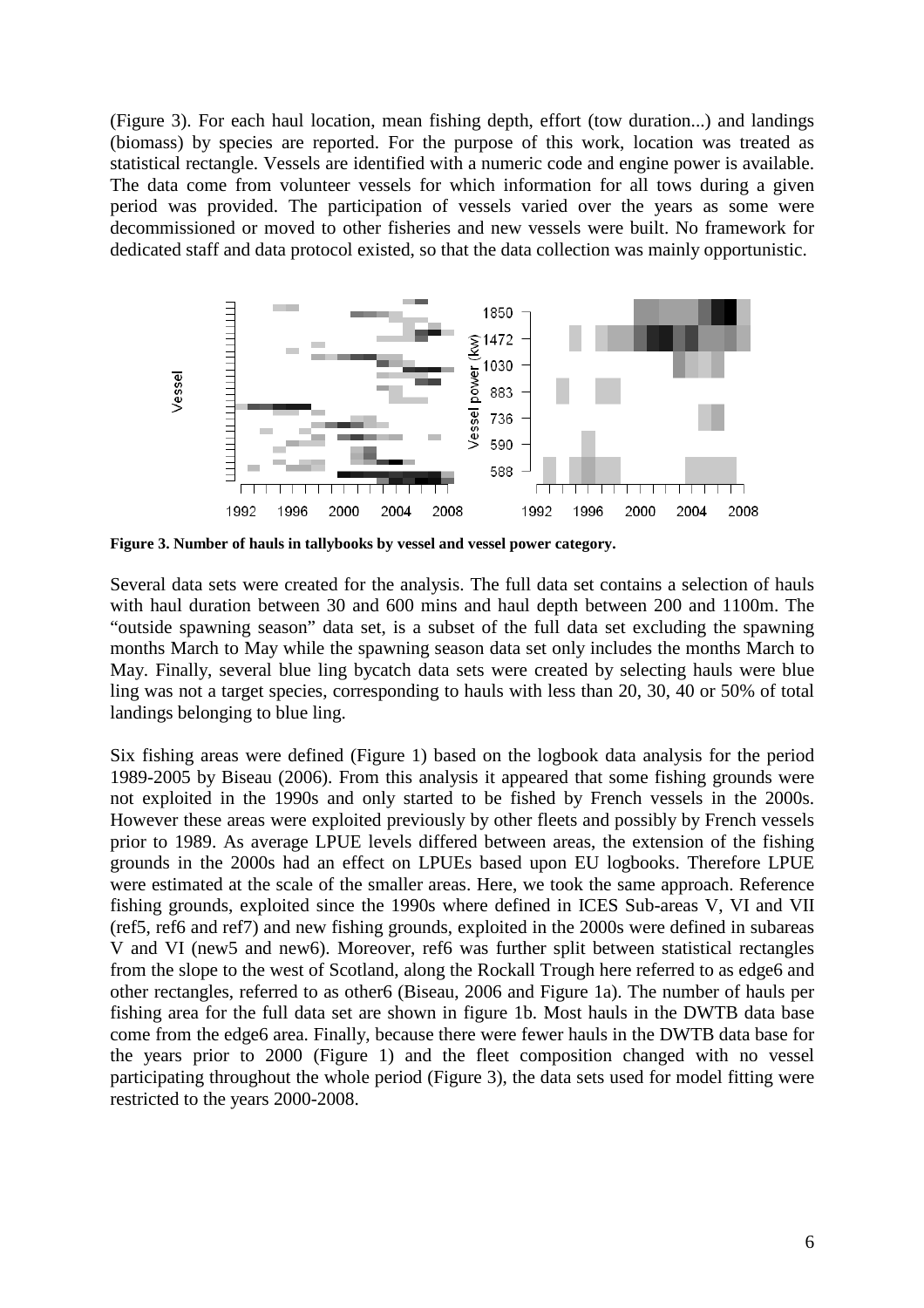## **Modelling**

For creating LPUE (Landings Per Unit of Effort) indices per area, generalised additive models (GAM) were fitted to the blue ling landings per haul for each data subset. All models include (i) a smooth term of haul duration, (ii) an interaction for year and area (i.e. a different year effect was fitted per area with no general year or area effect), (iii) depth as a smooth function, (iv) a factor for vessel id and (v) a factor for rectangle.

The models have the form  $log(E[landings]) = s(haul duration) + s(depth) + vessel.id + rectangle + year: area$ 

where s() indicates a smooth non-linear function (cubic regression spline).

All models were fitted assuming a Tweedie distribution with a log-link function using the mgcv package in R. The Tweedie distribution has mean  $\mu$  and variance  $\varphi \mu^p$ , where  $\varphi$  is a dispersion parameter and *p* called the index  $(1 < p < 2)$ . The index *p* cannot be estimated simultaneously with the model parameters, hence a detailed study was carried out for one subset. Subsequently  $p=1.3$  was fixed for all analyses as this value led to the largest likelihood of the fitted model for the tested data set. Model fit and assumptions were judged by visual inspection of residual plots.

To obtain predictions on the scale of the landings (not the log-scale of the predictor) for each area and year, predictions were carried out for a given rectangle in the first month of the data set (January or March), a haul duration of 300 mins at 700m depth and a vessel that fished in most areas and during the whole study period. Given this selection model predictions in each area are relative not absolute. Therefore, for each area annual LPUE estimates were standardised by dividing them by the predicted value of the first year. Confidence intervals for these predictions were obtained assuming normal distributions. As blue ling are not discarded, trends in LPUE correspond to trends in CPUE and thus represent actual trends in the quantities of fish caught.

## **Results**

## Representativness of tallybook data

The spatial distribution of effort for hauls in the DWTB data base seems quite representative of the spatial distribution of total French fishing effort of deep-water fisheries west of Scotland for most years (Figure 4). Blue ling catches in the data base are concentrated in the Northern part. Thus the effort in the South-West of Ireland is dedicated to other species.

### Raw tallybook LPUE

The proportion of tows with blue ling present (positive tows) display quite similar trends for the data sets full data, outside spawning season and blueling bycatch (Figure 5). In particular, area edge6 shows an increasing proportion of hauls catching blue ling from about 20% in 1993 to about 80% in 2006-2008. The trend is mainly stable but increases slightly in area other6 for the dataset spawning season and bycatch. There is no trend in the new grounds in V and VI (new5 and new6) where the proportion of tows with blue ling have been close to one in all years. The trend in ref7 may not be reliable because it is based upon small numbers of tows (annexe1). The proportion of positive tows during the spawning season (Figure 5c left) is high and almost stable over time.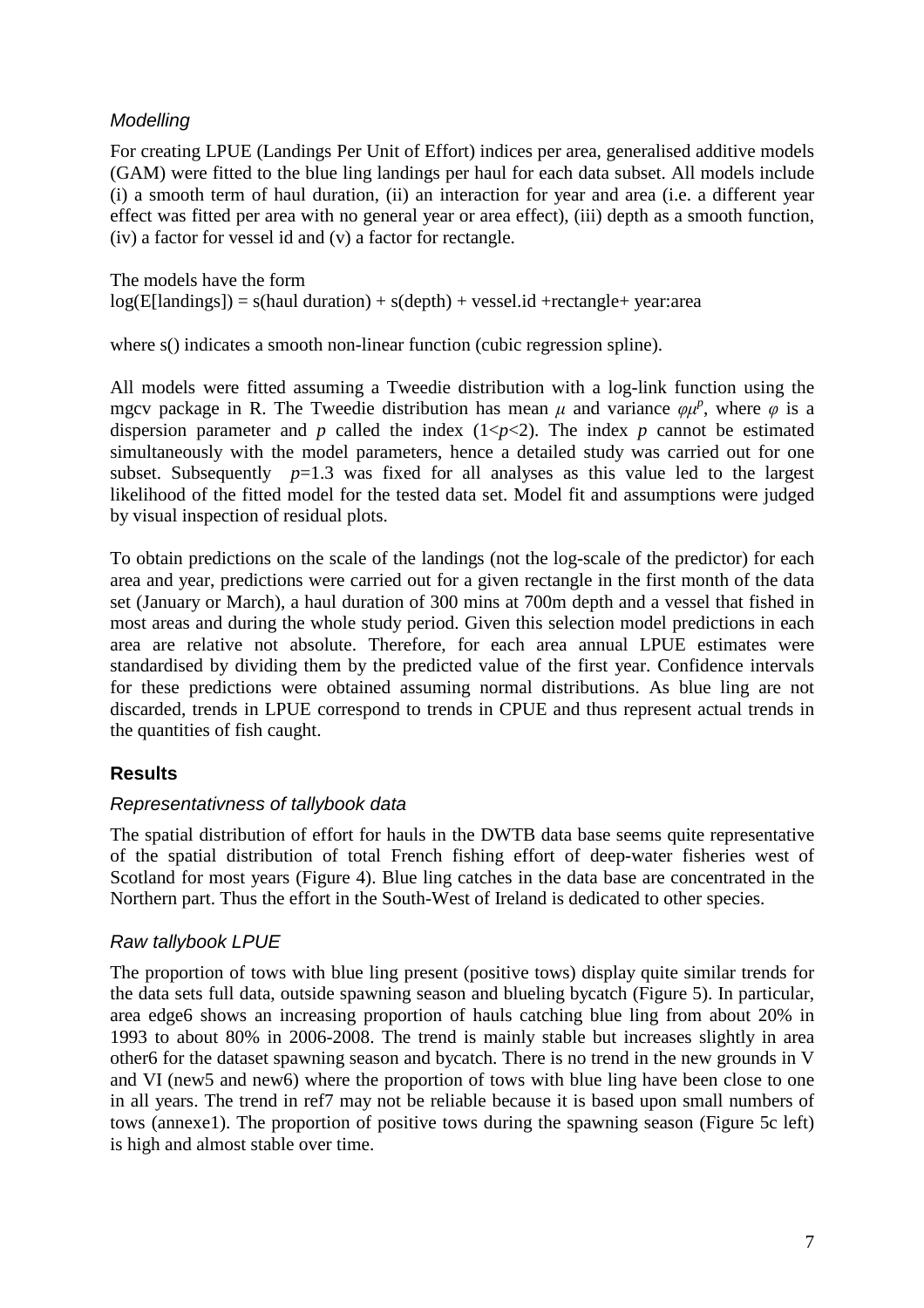The highest LPUEs for positive tows (Figure 5, right panels) are found in new fishing grounds (new5, new6) in some years. Interannual variations are large in these areas, probably as a result of the small numbers of tows in some years (Annexe 1). LPUEs show increasing trends in edge6 for the data sets full data and outside spawning season. No clear trend appears for spawning season and blue ling bycatch. Bycatch LPUEs, are much lower than for any other data. The bycatch data set includes roughly half the total number of tows of the total dataset and more than the spawning season dataset (Annexe 1). In the bycatch data set high values observed in 2008 in edge6 and other6 should be regarded with caution due to small tow numbers in these years. In other6, the 2007 value is however the highest in the time series (1998-2008) and is derived from more than 500 hauls (Annexe 1). There is no clear trend for any other area/dataset.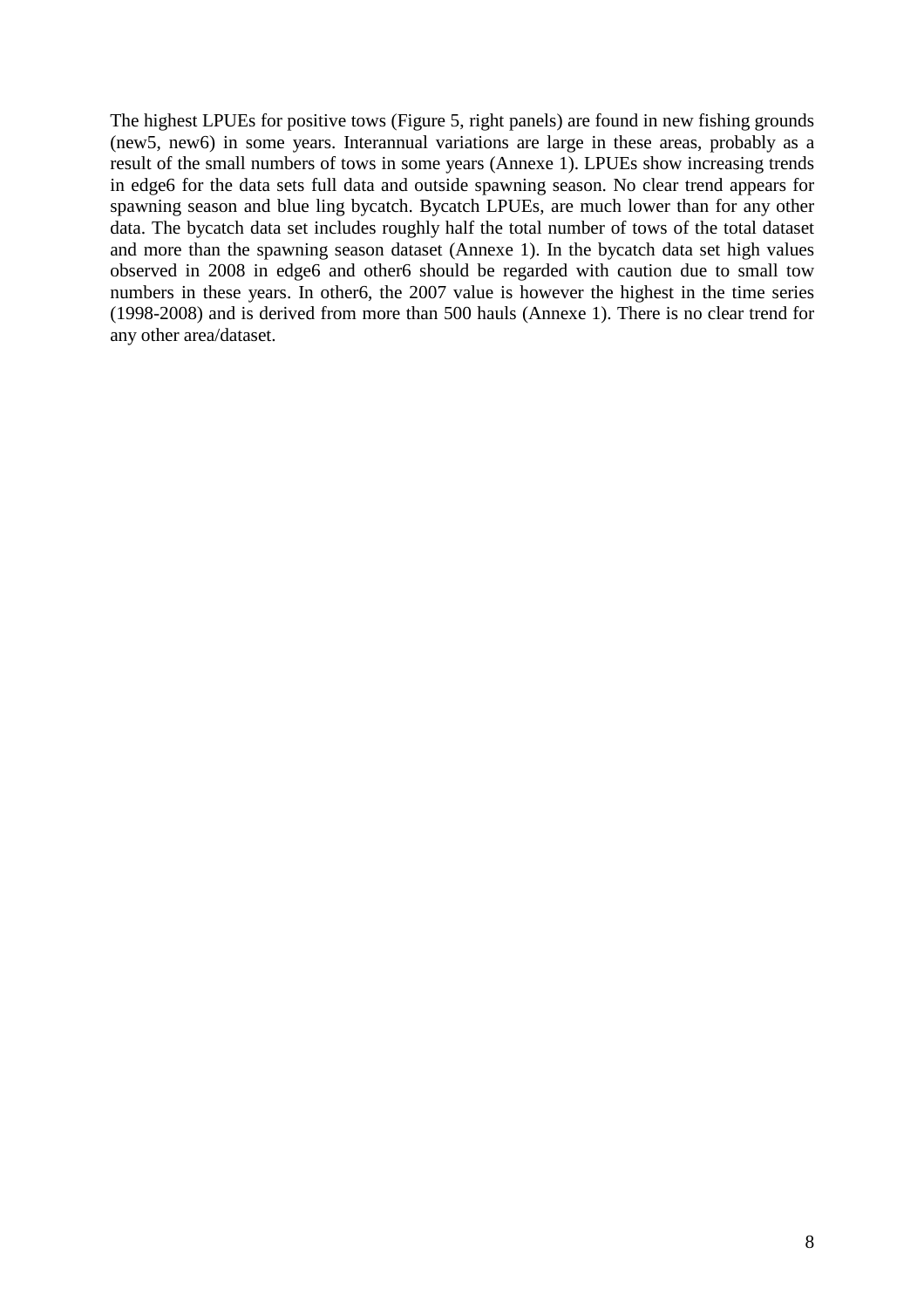

**Figure 4. Geographical distribution of total effort of the French deep-water licensed fleet (left column, hours), total effort reported in tallybooks (central column, hours fishing), blue ling catch reported in tallybooks (right column, tonnes) in 2000-2004.**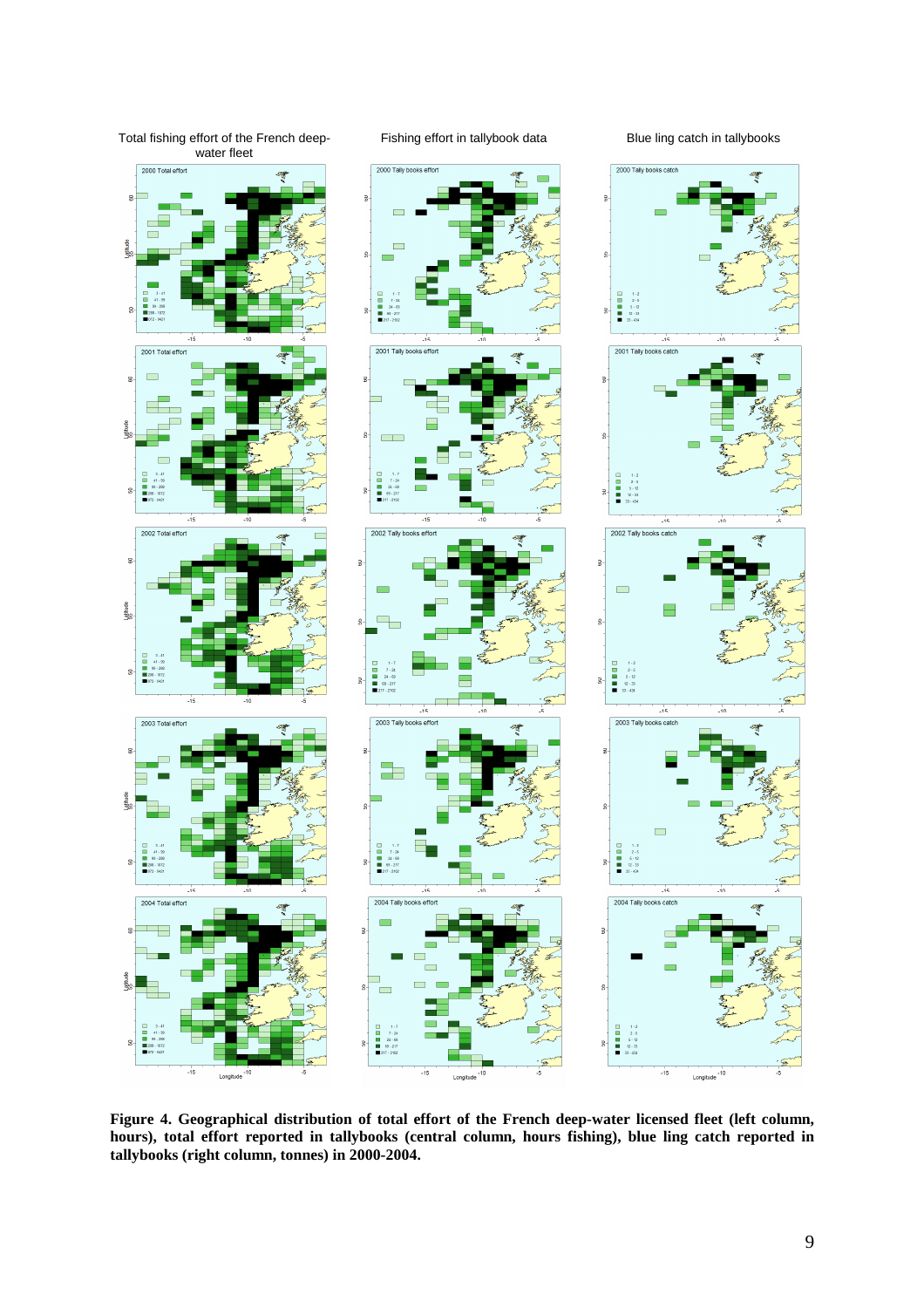

**Figure 4 con't. Geographical distribution of total effort of the French deep-water licensed fleet (left column, hours), total effort reported in tallybooks (central column, hours fishing), blue ling catch reported in tallybooks (right column, tonnes) in 2000-2004.**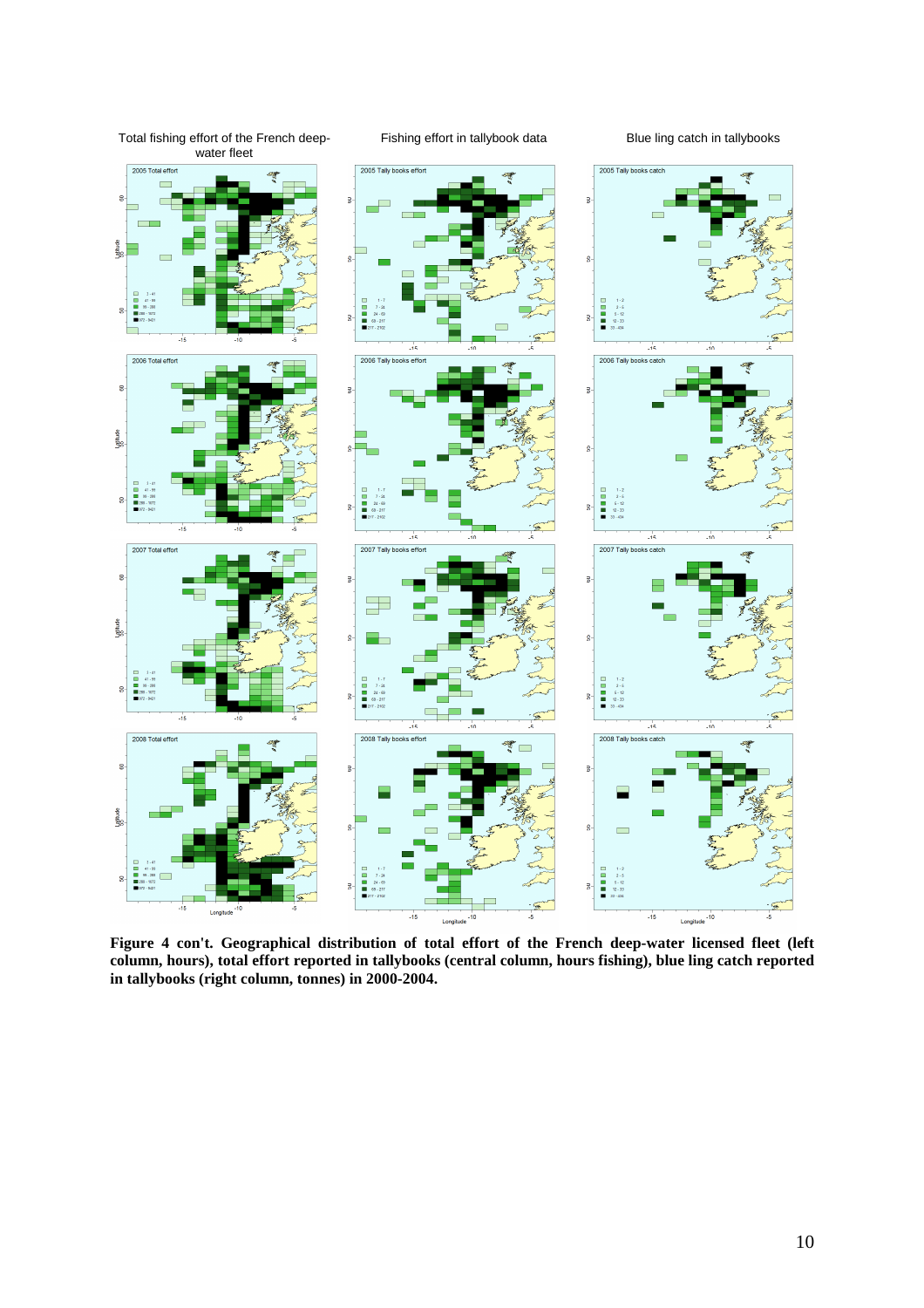



**Figure 5 Left: Proportion of positive (blue ling catch >0) hauls and Right: average blue ling lpue for positive hauls for the different data sets.**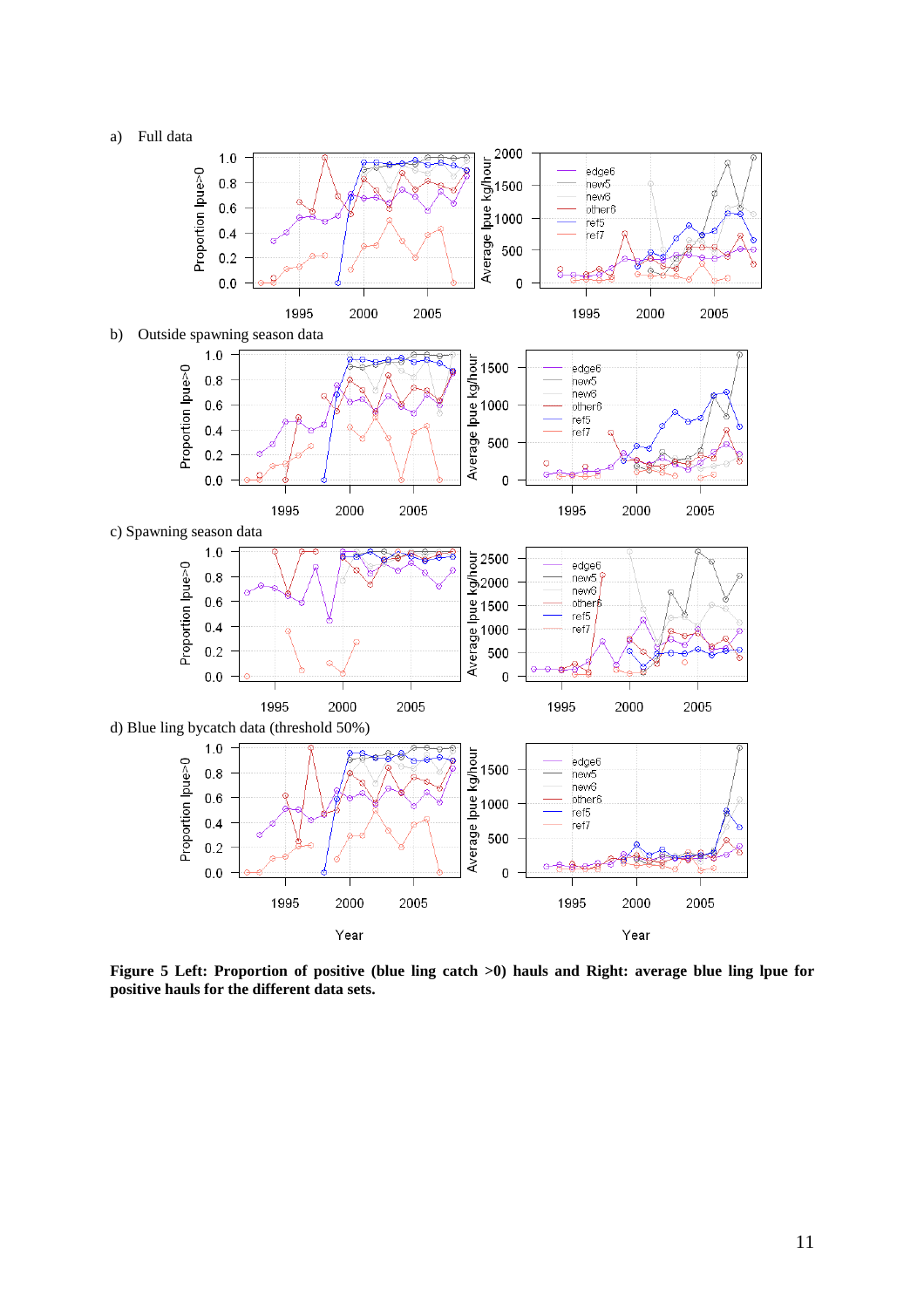## Standardised tallybook LPUEs

Predicted trends in standardised LPUEs varied over data sets and areas (Figure 6). Diagnostics and full information for model fits are provided in appendix 2. The full and the outside spawning season data sets display very similar patterns over time with peaks and troughs in predicted LPUEs in the same years. The spawning season and outside spawning season datasets are non-overlapping and together make up the full data set. As there are more tows outside the spawning season, the trend for the full data is mainly driven by hauls from the outside spawning season data. Hence the similarity between the predictions of the two data sets are not surprising. The spawning season and the blue ling bycatch data set have similar time trends as the other two for area new5 and other6 and somewhat distinct trends for the other three areas.

In area edge6, no clear time trend appears outside the spawning season and in the bycatch data set, while there is a decline during the spawning season which is also visible in the full data set with an increase at the end. In area new5, all data sets show a more ore less steady increase after the lowest values were reached in 2001. In area new6, the four data sets show different patterns. Blue ling bycatch shows an increase, in particular at the end of the time series. The predictions from the different data sets are more consistent for area other6 with high levels in 2000 and 2003 and a low level in 2002, but overall no clear trend. In area ref5, predicted LPUEs have wide confident interval during the spawning season, due to the small number of tows. For the other data sets no clear time trends in predictions are visible.

Overall the results suggest increasing trends in new5 over the period 2000-2008 and stability in the four other areas. The trends from the spawning season data set different from the other four data sets for most areas except new5. There is no consistency in the years of high and low LPUE across areas which might indicate a meta-population structure of the blue ling stock.

The results for the bycatch data set presented above were obtained assuming a threshold value of less than 50% blue ling in total landings. The sensitivity to the threshold value was tested by varying it from 20 to 50% (Figure 7). The trends in most areas were insensitive. For area ref5, when lowering the threshold value, a decreasing trend appeared. Note that at a threshold of 20% the number of hauls is very small.

### **Discussion**

Without modelling, calculating LPUEs for each tow is done by dividing the catch by tow duration (Figure 5). For the two most fished areas, edge6 and other6, there was an increase in the proportion of positive tows over time. This proportion was always close to 1 in ref5, new5 and new6 and data are insufficient in ref7. Average LPUE for positive tows showed consistent increases over time in all data sets.

Modelling allows assessing trends for the combined proportion of positive tows and LPUE of positive tows and taking account of changes in fishing strategy over time. Thus account is taken for (i) a non linear effect of depth and fishing time and (ii) a vessel and rectangle effect. Unlike in the raw LPUEs, no trends were found in all areas with the exception of new5 and LPUEs were mostly stable over the 9 years (2000-2008). Therefore the trends seen in the raw LPUEs might be primarily due to factors accounted for in the models.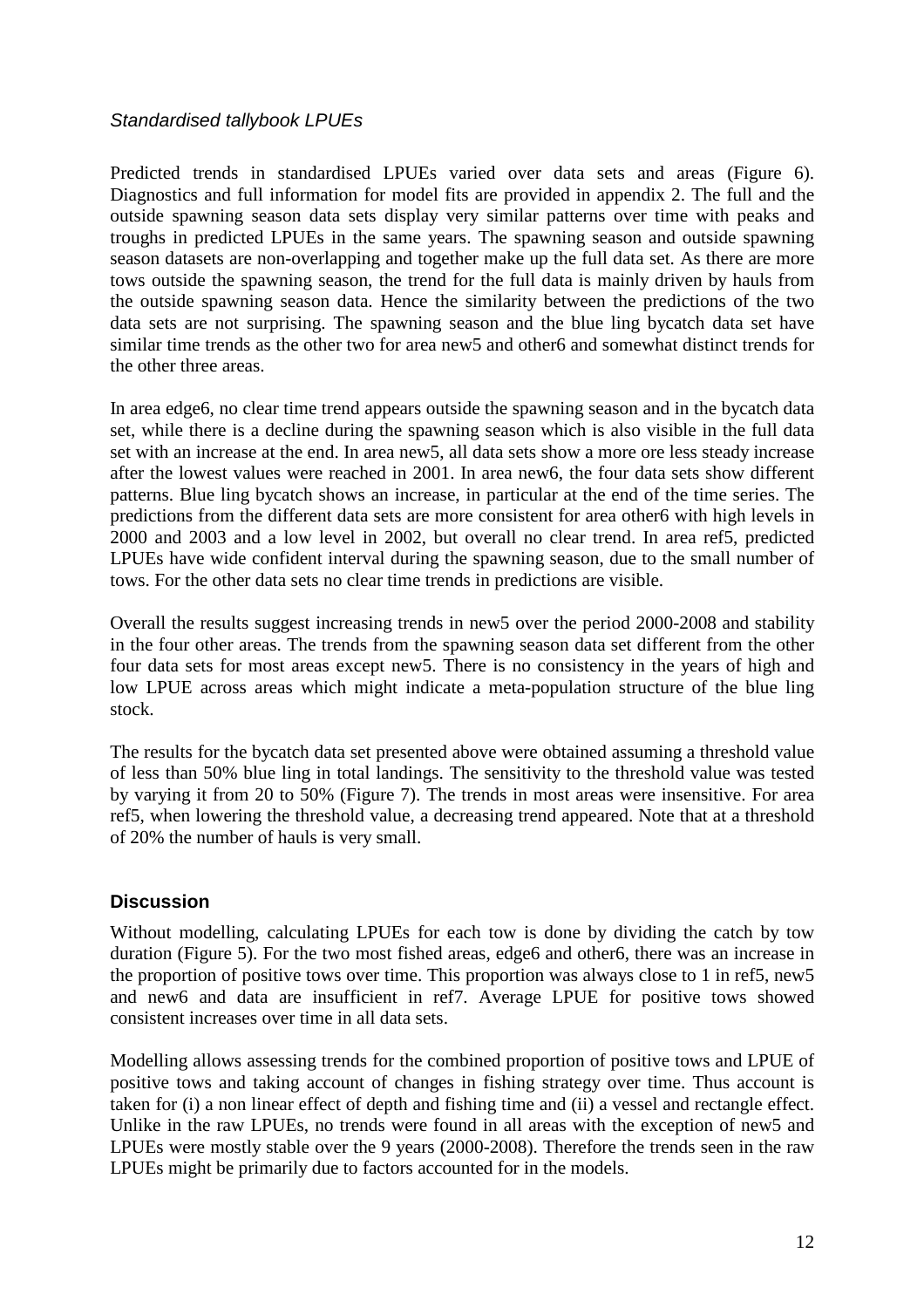

**Figure 6. Predicted standardised relative blue ling LPUE per data set and area. Predictions are made for one vessel in January (March for c), 300 mins fishing time and 700 depth.**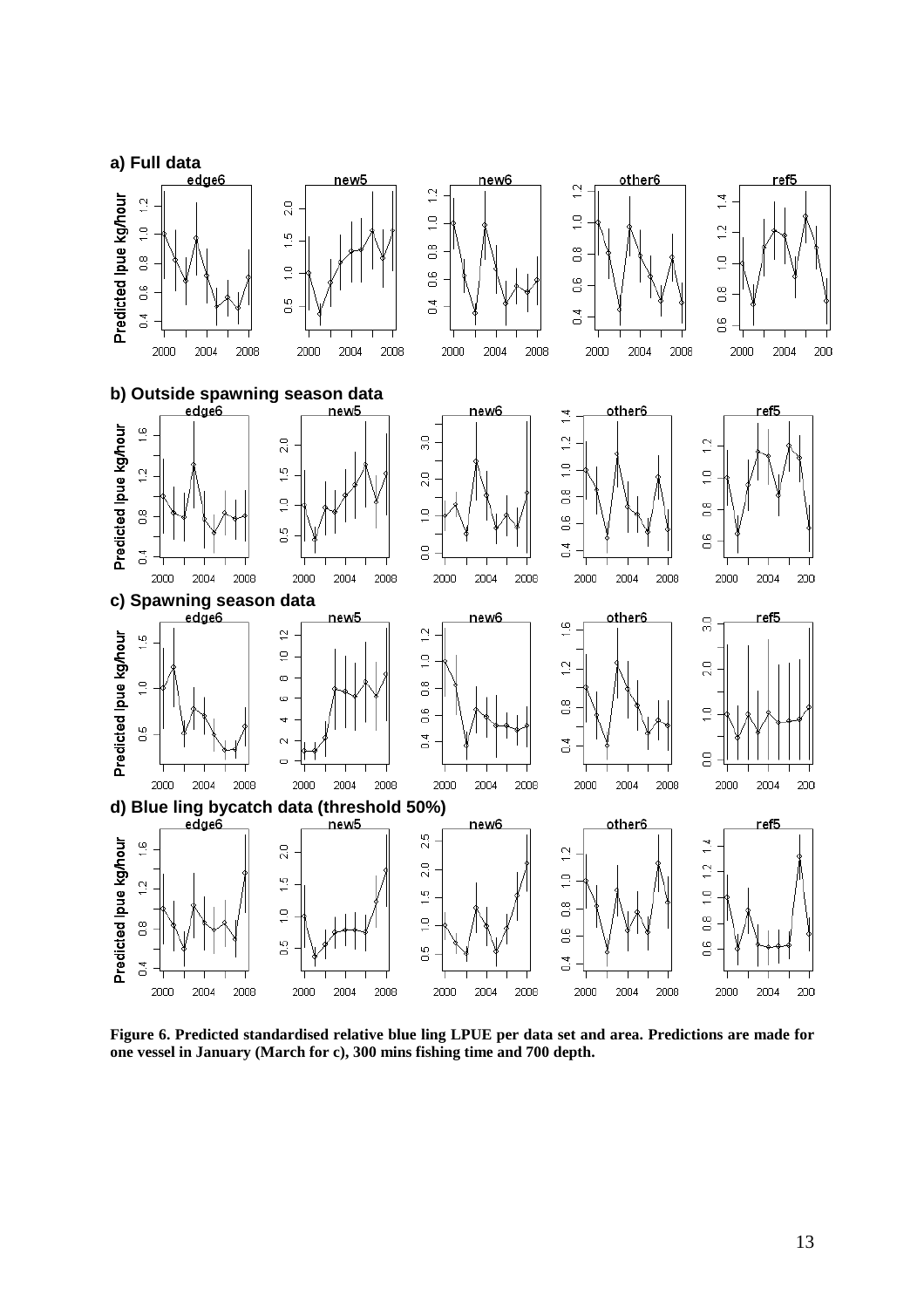

Figure 7. Impact of threshold value for bycatch data set (p=1.3) on predictions.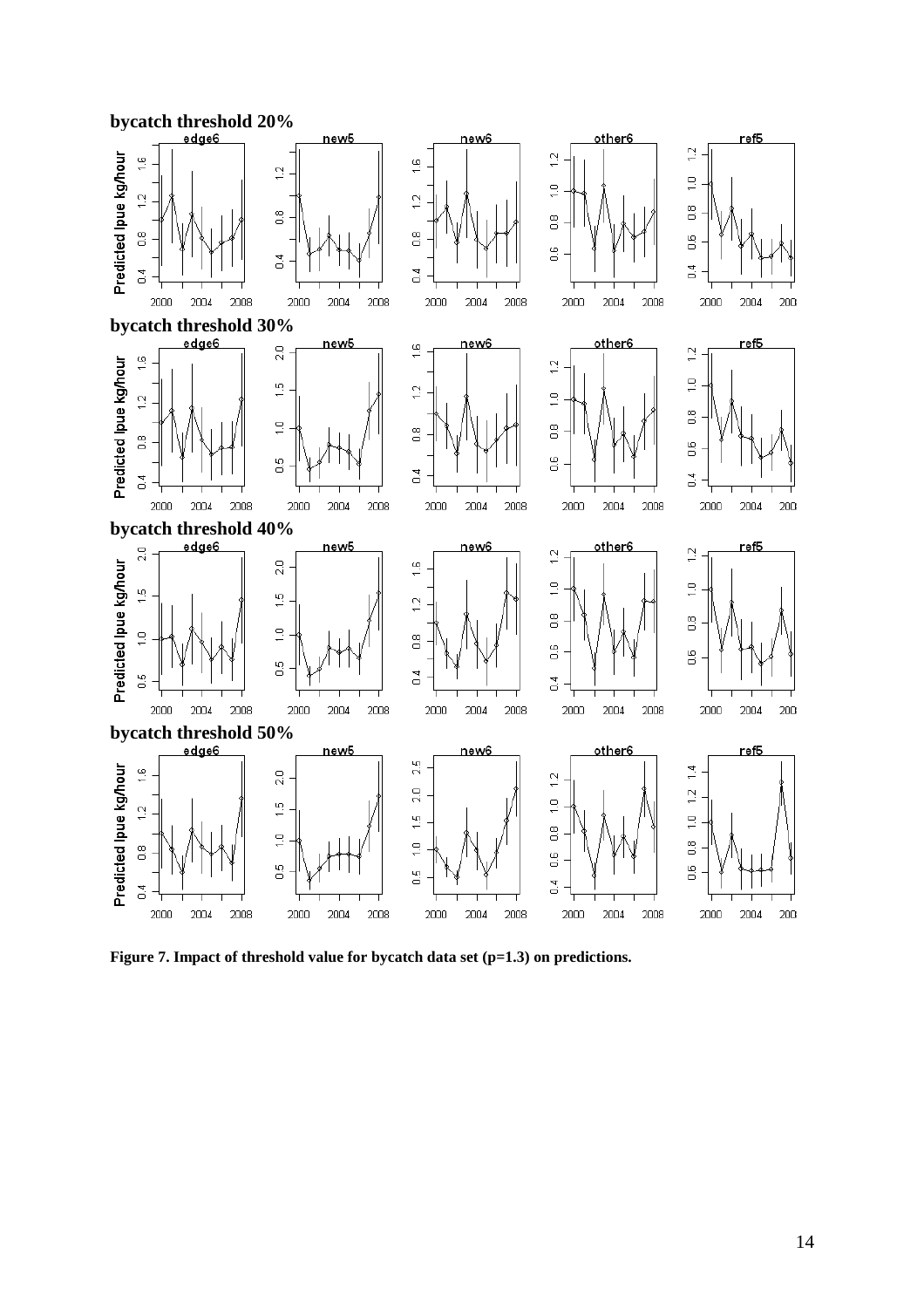The bycatch data set might be the most reliable to assess variations in blue ling density. As blue ling aggregates at spawning time, using LPUEs from the spawning season as abundance indices might lead to biased estimates. Problems with CPUEs of aggregating species are well known. LPUEs from commercial fishing may also be impacted by fishing strategies and regulations. Management measures have an effect on fleet fishing strategies and therefore on the LPUE indices calculated based on landings and effort data. For blue ling, TACs where introduced in 2003 and were reduced in 2005 and 2007. From 2007, blue ling landings per fishing trip were limited by EU regulation and fishing companies. This might have impacted targeted blue ling fishing in several ways: vessels may no longer steam to fishing grounds where blue ling is the main catch and in the fished areas the fishing depth/location might be chosen to match the allowed landings. Our LPUE model accounts for this by including terms for fishing rectangle and depth.

In term of population abundance, although blue ling in the study area is considered to represent a single population unit, our study showed different trends in the five defined areas. Separate trends were already observed based on logbooks data (Biseau, 2006). This suggests that there might be spatial heterogeneity in population dynamics. If this is the case, caution is required when using blue ling LPUEs from a single large area as an abundance index for stock assessment. Differences in trends between areas might be related to bio-ecological factors or to the effects of fishing. The total effort from the French fleet, which catch most of the blue ling in the study area shows strong spatial heterogeneity (Figure 4). Effort decreased since 2003 and a larger proportion is now expended on shelf areas of the Porcupine Bank and the Celtic Sea (Figure 4). The effort in areas where blue ling is caught decreased and is more concentrated in our edge6 area. Areas to the North and West of the Hatton bank were not fished in recent years.

The risk of local depletion has been an additional reason to restrict the fishery for blue ling. One case of depletion of a spawning aggregation has been reported south of Iceland (Magnússon and Magnússon, 1995). Our study shows no sign of local depletion over the period 2000-2008: (i) standardised LPUEs were stable in edge6, which is the most intensively fished area; (ii) new fishing grounds (new5 and new6) started to be exploited by the French fleet in the 2000s, but blue ling continued to be fished in previously exploited areas ref5, edge6, other6; and (iii) the distribution of catches per rectangles does not indicate a shift in the underlying distribution of blue ling. Therefore, if local depletion occurred, it might have been at spatial scale inferior to the size of statistical rectangles as catches have continued to be obtained from all fished rectangles.

The present work does not contradict the consensus view that the blue ling stock declined since the 1980s. The decline of the catches in Icelandic waters, the Norwegian Sea, the North Sea and the Skagerrak in the late 1980s-early 1990s (ICES, 2008) are enough evidence that stocks can easily be overfished. Nevertheless, in the light of the results found here, blue ling in Vb, VI and VII can hardly be regarded as a stock that is still on the downward trend. Our standardised LPUEs are rather stable in 4 out of 5 areas and increasing in the fifth. This can be regarded as a positive outcome of deep-water fisheries management since 2003. Unlike for other deep-water species, the gadoid-like life history of the species might allow for a rapid dynamic reaction to changes in fishing mortality. Blue ling catch are not longer driven by fleet capacity and strategy but capped by the TAC. Management by TAC might be efficient for a species whose largest catches come from targeted tows, under a TAC management vessels have no reason to go for these targeted tows.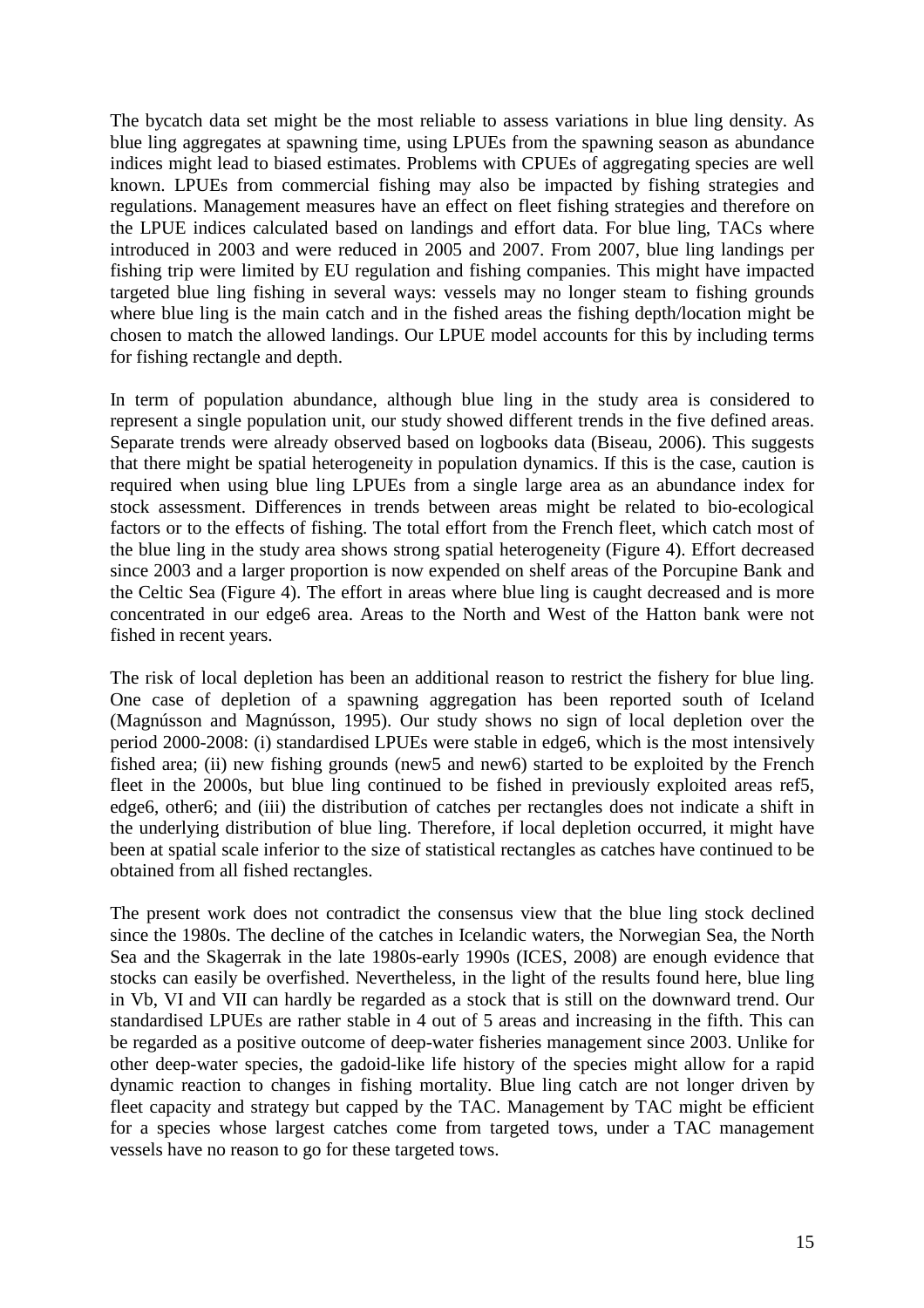Past assessments of the blue ling stock have been mainly driven by aggregated LPUEs from the French fleet (Figure 2a), which show a declining trend in the early part and stability in recent years. Length distributions of the landings (Figure 2b) have been little used for assessment purposes. However, they might convey some information on stock status. The mean length at the start of the time series is similar to that in exploratory cruises from 1973- 74; i.e. at the onset of the major exploitation (Bridger, 1978). This may suggest that in 1984 the fishery was still fishing unexploited grounds with a "pristine" size distribution.

No yearly age composition of the landings of blue ling is estimated but some growth parameters are available from the literature. These were used to calculate the level of fishing mortality required to reduce the mean length in the landings by 10 cm from 99 cm at the start of the time series in 1984 to 89 cm on average during 2000 to 2008. Growth parameters for male and female were used considering that they should represented limits for the likely values for the total stock. Relative numbers at age were calculated as in a yield per recruit model with constant recruitment and assuming a natural mortality of M=0.17 (Table 2). Under these assumptions, a 10 cm reduction in mean size of a blue ling stock is obtained with fishing mortality between 0.15 and 0.3. If such a mortality was generated by the landings reported in the 2000s (6 600 t on average in 2000-2007), the current TAC (2 009 t) and the landings from the Faroe Islands and Norway (roughly 2 000 t in recent years) might represent a smaller mortality, something in the range 0.1-0.2. The F values would be higher if recruitment decreased.

**Table 2. Fishing mortality required reducing the mean length in the stock a 10 cm for a set of bleu ling growth parameters, a natural mortality M=0.17 and fishing mortality beginning at age 7.** 

| $L_{\infty}$ (cm) | $K$ (year <sup>-1</sup> ) | Sex      | Reference                | Mean size in      | F for a 10 cm |
|-------------------|---------------------------|----------|--------------------------|-------------------|---------------|
|                   |                           |          |                          | unexploited stock | reduction     |
| 160               | 0.11                      | Combined | Magnussen, 2007          | l 1 1             | 0.18          |
| 112.5             | 0.16                      | Male     |                          | 91                | 0.28          |
| 165.8             | 0.084                     | Female   | Moguedet, 1988           | 97                | 0.16          |
| 125               | 0.15                      | Combined | Ehrich and Reinsch, 1985 | 99                | 0.28          |
| 145.2             | 0.155                     | Female   | Ehrich and Reinsch. 1985 | 116               | 0.24          |

The time trends estimated here have to be confirmed in future years. The purpose of the management of deep-water fisheries, including blue ling, in the 2000s has been to halt over exploitation. Assessments of deep-water stock have been undermined by several sources of uncertainties, short times series and a situation of a "one-way trip", which are assumed to contain little information on population dynamics. Nevertheless, a sustainable catch level exists also for deep-water species. Starting from a level of overexploitation, management now faces the difficulty to detect changes in stocks status over time.

The proportion of positive tows in the bycatch data set might allow assessing habitat occupancy. The increase of the proportion of blue ling in non targeted tows in several areas (Figure 5) suggests that blue ling was caught at more locations in the late 2000s. Thus area occupancy of the population might have slightly expanded over the period 2000-2008.

This work provides a basis for developing abundance indices of blue ling in ICES sub-areas VI and VII and division Vb. The reliability of a LPUE index from blue ling taken as a bycatch will become essential because fishing on spawning aggregation is regulated from 2009 so that a component of the past fishery will disappear. Further addition of data to the currently available tally books could allow to assess trends on longer time period.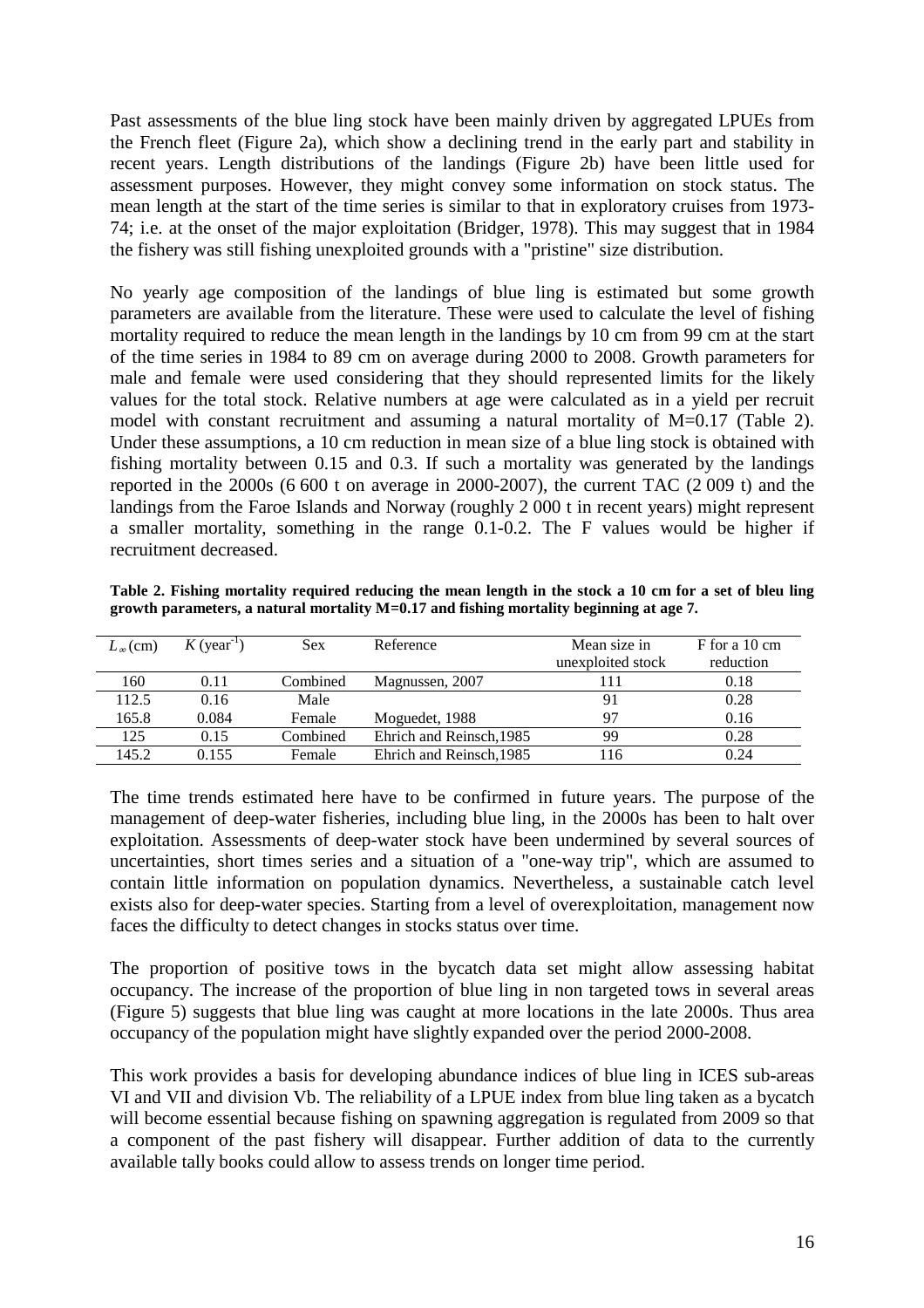#### **Acknowledgment**

We thank the producers organisation PROMA/PMA and the fish owning company EURONOR for providing access to the tallybooks. This study has been carried out with financial support from the Commission of the European Communities, specific RTD programme "*Knowledge-Based Bio-Economy*" *KBBE-2008-1-4-02,* DEEPFISHMAN, Management and monitoring of deep-sea fisheries and stocks, funded through the seventh framework programme, theme 2 Food, agriculture and fisheries, Grant agreement no.: 227390. It does not necessarily reflect its views and in no ways anticipates the Commission's future policy in this area.

#### **References**

- Basson, M., Gordon, J.D.M., Large, P.A., Lorance, P., Pope, J.G., Rackham, B., 2002. The effects of fishing on deep-water fish species to the west of Britain. Joint Nature Conservation Committee (JNCC), Peterborough (UK) Report No. 324, (available at: http://www.nhbs.com/), 150 pp.
- Bergstad, O.A., Hareide, N.-R., 1996. Ling, Blue ling and tusk of the North-East Atlantic. Institute of Marine research, His, Storebo, Matredal 125 pp.
- Biseau, A., 2006. Deep Species CPUE: a mixture of abundance and strategy. Example of the French fishery. 23.
- Biseau, A., 2008. French Fishing Industry Science partnership. Preliminary analysis of the French Industry database on the deepsea fishery. Working document to ICES WGDEEP 2008 10 pp.
- Bridger, J.P., 1978. New deep-water trawling grounds to the West of Britain. Lab. Leaf., Ministry of Agriculture Fisheries and Food (MAFF), Directorate of Fisheries Research, Lowestoft, United Kingdom, 40, pp.
- Candy, S.G., 2004. Modelling catch and effort data using generalised linear models, the tweedie distribution, random vessel effects and random stratum-by-year effects. Ccamlr Science, 11, 59-80.
- Charuau, A., Dupouy, H., Lorance, P., 1995. French exploitation of the deep-water fisheries of the North Atlantic, p 337-356. In: Hopper A.G. (eds) Deep-water fisheries of the North Atlantic oceanic slope Kluwer Academic Publishers, Dordrecht/Boston/London.
- Dobby, H., Allan, L., Harding, M., Laurenson, C.H., Mclay, H.A., 2008. Improving the quality of information on Scottish anglerfish fisheries: making use of fishers' data. ICES J. Mar. Sci., 65, 7, 1334-1345.
- Ehrich, S., 1983. On the occurrence of some fish species at the slopes of the Rockall Trough. Arch. Fischwiss., 33, 3, 105-150.
- Ehrich, S., Reinsch, H.H., 1985. Investigations on the blue ling stock (*Molva dypterygia* dypt.) in the waters west of the British Isles. Arch. Fischwiss., 36, 1-2, 97-113.
- Ices, 2007. Report of the working group on biology and assessment of deep-sea fisheries resources (WGDEEP), 8-15 May 2007, Copenhagen, Denmark. International Council for the Exploration of the Sea (ICES), Copenhagen ICES CM 2007/ACFM:20, 478 pp.
- Ices, 2008. Report of the working group on biology and assessment of deep-sea fisheries resources (WGDEEP), 3-10 March 20008, Copenhagen, Denmark. International Council for the Exploration of the Sea (ICES), Copenhagen ICES CM 2008/ACOM:14, 478 pp.
- Ices, 2009. Report of the working group on biology and assessment of deep-sea fisheries resources (WGDEEP), 9-16 March 2009, Copenhagen, Denmark. International Council for the Exploration of the Sea (ICES), Copenhagen ICES CM 2009/ACOM:14, 509 pp.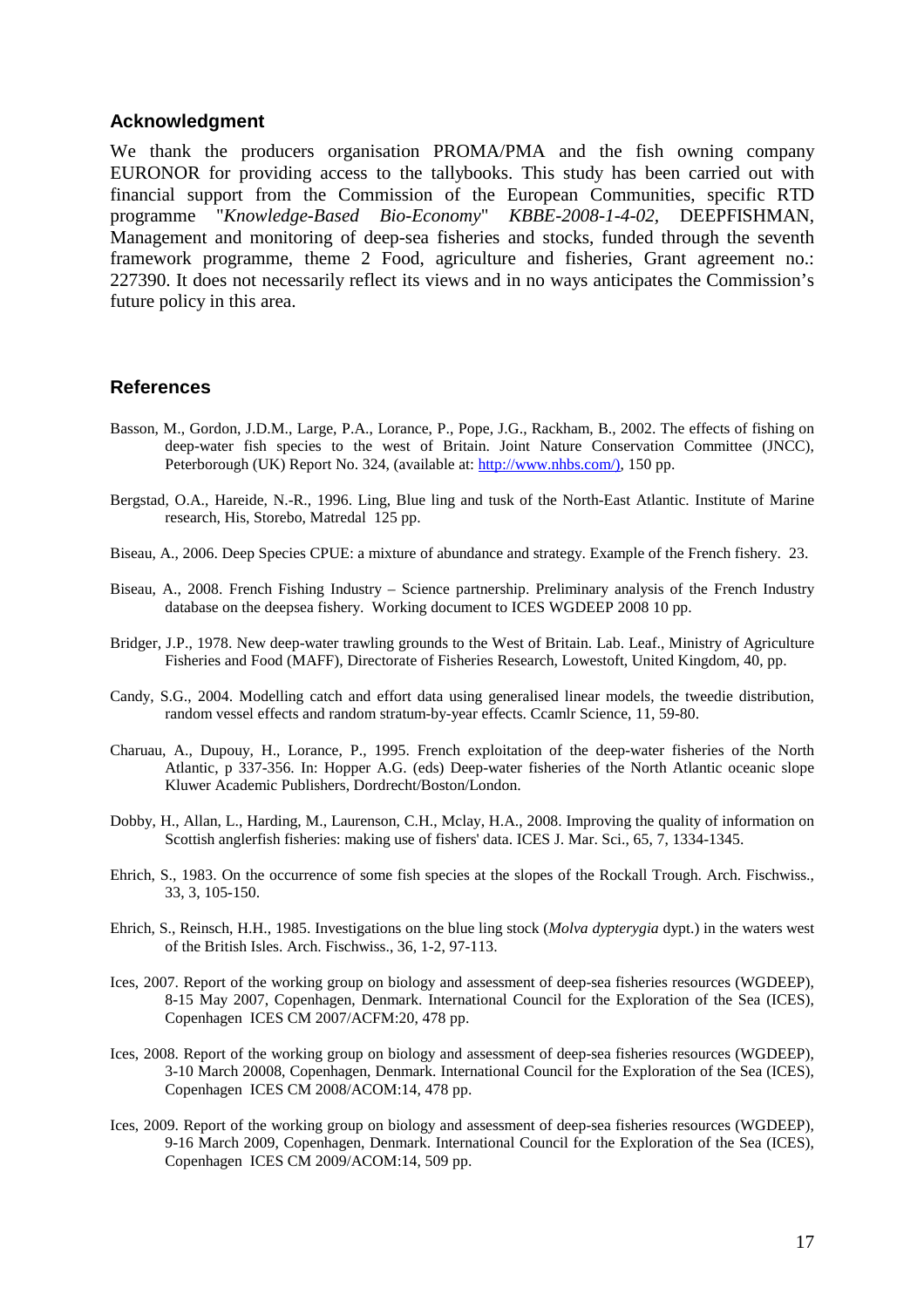- Lorance, P., Dupouy, H., 2001. CPUE abundance indices of the main target species of the French deep-water fishery in ICES Sub-areas V-VII. Fish. Res., 51, 2-3, 137-149.
- Lorance, P., 2008. Fish diversity in the Bay of Biscay is higher on the continental slope than on the shelf. XI International Symposium on Oceanography of the Bay of Biscay, San Sebastian (Spain), 275.
- Magnussen, E., 2007. Interpopulation comparison of growth patterns of 14 fish species on Faroe Bank: are all fishes on the bank fast-growing? J. Fish Biol., 71, 2, 453-475.
- Magnússon, J.V., Magnússon, J., 1995. The distribution, relative abundance, and biology of the deep-sea fishes of the Icelandic slope and Reykjanes Ridge, p 161-199. In: Hopper A.G. (eds) Deep-water fisheries of the North Atlantic oceanic slope Kluwer Academic Publishers, Dordrecht/Boston/London.
- Moguedet, P., 1988. Approche de la dynamique de stocks accessoires : Le cas des lingues (*Molva* spp.) exploitées par la flottille industrielle Lorientaise. Université des Sciences et Techniques de Lille Flandre Artois Lille 301.
- Shono, H., 2008. Application of the Tweedie distribution to zero-catch data in CPUE analysis. Fish. Res., 93, 1- 2, 154-162.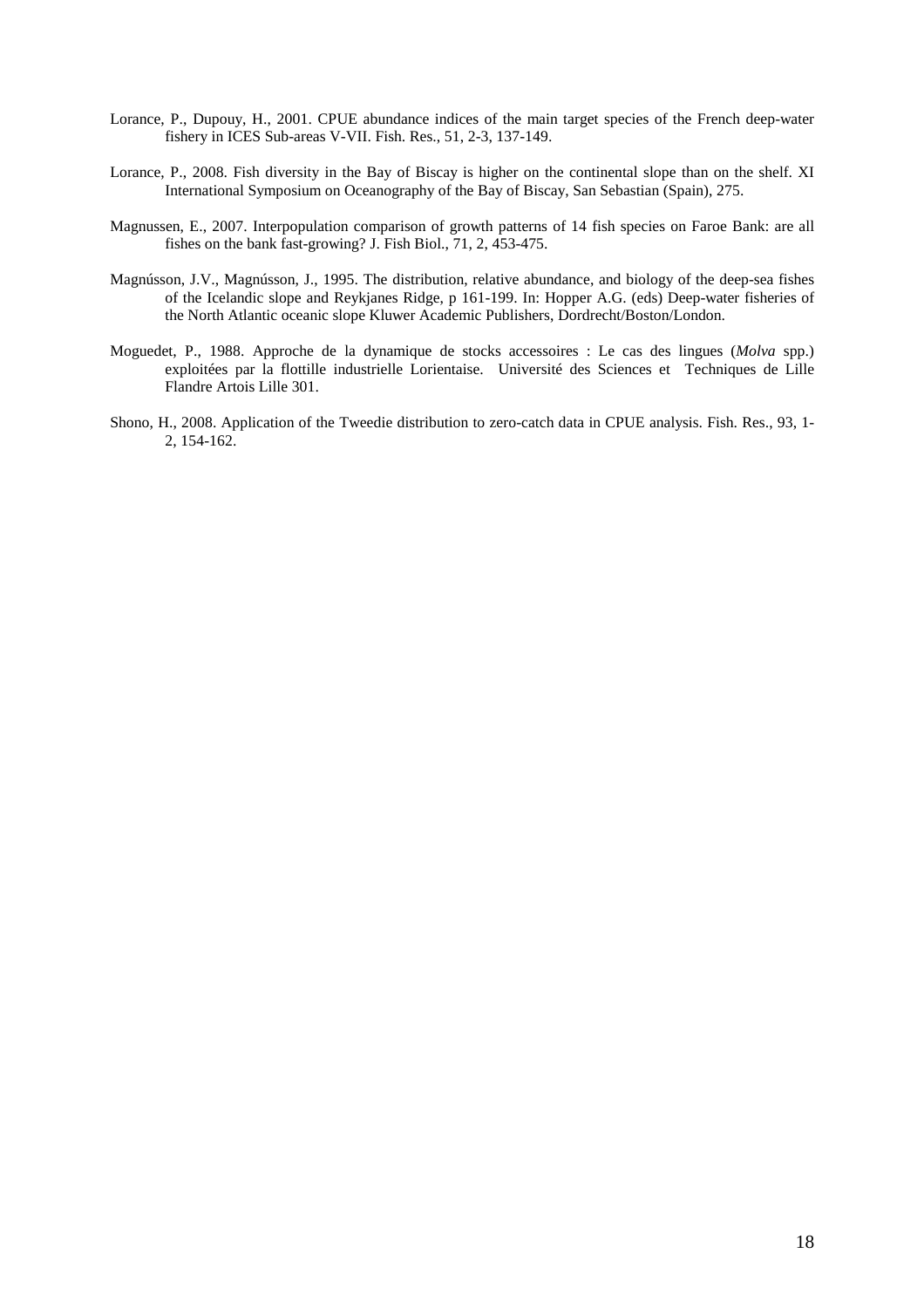## **Annexe 1**

## **Number of hauls for different data sets**

## **All data**

| All tows |       |      |          |          |      |          |       |      |                  | Tows with blue ling catch |          |          |
|----------|-------|------|----------|----------|------|----------|-------|------|------------------|---------------------------|----------|----------|
| Year     | edge6 | new5 | new6     | other6   | ref5 | ref7     | edge6 | new5 | new <sub>6</sub> | other6                    | ref5     | ref7     |
| 1992     | 0     | 0    | $\Omega$ | $\Omega$ | 0    | 43       | 0     | 0    | 0                | 0                         | 0        | 0        |
| 1993     | 448   | 0    | 0        | 27       | 0    | 15       | 149   | 0    | 0                |                           | 0        | O        |
| 1994     | 319   | 0    | 0        | $\Omega$ | 0    | 18       | 129   | 0    | 0                | 0                         | 0        | 2        |
| 1995     | 499   | 0    | 0        | 14       | 0    | 55       | 261   | 0    | 0                | 9                         | 0        | 7        |
| 1996     | 614   | 0    | 0        | 7        | 0    | 157      | 324   | 0    | 0                | 4                         | 0        | 33       |
| 1997     | 299   | 0    | 0        | 1        | 0    | 362      | 147   | 0    | 0                |                           | 0        | 78       |
| 1998     | 224   | 0    | 0        | 165      | 11   | $\Omega$ | 120   | 0    | 0                | 114                       | $\Omega$ | $\Omega$ |
| 1999     | 62    | 0    | 0        | 42       | 22   | 19       | 44    | 0    | 0                | 23                        | 15       | 2        |
| 2000     | 145   | 43   | 117      | 311      | 290  | 144      | 98    | 39   | 100              | 258                       | 279      | 42       |
| 2001     | 334   | 134  | 212      | 723      | 234  | 130      | 227   | 123  | 197              | 535                       | 225      | 39       |
| 2002     | 599   | 78   | 456      | 682      | 240  | 4        | 383   | 73   | 339              | 402                       | 227      | 2        |
| 2003     | 407   | 167  | 106      | 535      | 214  | 6        | 304   | 159  | 100              | 470                       | 204      | 2        |
| 2004     | 290   | 284  | 98       | 373      | 274  | 10       | 199   | 269  | 88               | 278                       | 268      | 2        |
| 2005     | 302   | 142  | 40       | 395      | 313  | 34       | 173   | 142  | 35               | 322                       | 295      | 13       |
| 2006     | 992   | 121  | 97       | 679      | 621  | 7        | 723   | 121  | 94               | 527                       | 593      | 3        |
| 2007     | 993   | 157  | 54       | 847      | 591  | 27       | 629   | 156  | 46               | 628                       | 552      | $\Omega$ |
| 2008     | 122   | 81   | 35       | 124      | 139  | 0        | 104   | 81   | 34               | 111                       | 125      | 0        |

# **All data out of spawning season (months 3-5 excluded)**

|      |       |                  | All      | tows     |          |      |       |                  |          | Tows with blue ling catch |     |              |
|------|-------|------------------|----------|----------|----------|------|-------|------------------|----------|---------------------------|-----|--------------|
| Year | edge6 | new <sub>5</sub> | new6     | other6   | ref5     | ref7 | edge6 | new <sub>5</sub> | new6     | other6                    |     | ref5 ref7    |
|      | 0     | 0                | $\Omega$ | 0        | $\Omega$ | 43   | 0     | 0                | $\Omega$ | 0                         | 0   | $\Omega$     |
| 1993 | 329   | 0                | $\Omega$ | 27       | $\Omega$ | 10   | 69    | 0                | $\Omega$ |                           | 0   | 0            |
| 1994 | 235   | 0                | 0        | $\Omega$ | $\Omega$ | 18   | 68    | 0                | 0        | 0                         | 0   | 2            |
| 1995 | 375   | 0                | $\Omega$ | 5        | $\Omega$ | 55   | 173   | 0                | $\Omega$ | 0                         | 0   | 7            |
| 1996 | 411   | 0                | $\Omega$ | 4        | $\Omega$ | 146  | 193   |                  | $\Omega$ | 2                         | 0   | 29           |
| 1997 | 154   | 0                | $\Omega$ | $\Omega$ | $\Omega$ | 275  | 61    | 0                | $\Omega$ | U                         | 0   | 74           |
| 1998 | 175   | 0                | $\Omega$ | 155      | 11       | 0    | 77    | 0                | 0        | 104                       | 0   | $\Omega$     |
| 1999 | 53    | 0                | $\Omega$ | 42       | 22       | 0    | 40    | 0                | $\Omega$ | 23                        | 15  | $\Omega$     |
| 2000 | 124   | 43               | 45       | 250      | 233      | 98   | 77    | 39               | 45       | 200                       | 224 | 41           |
| 2001 | 300   | 99               | 161      | 610      | 210      | 61   | 193   | 89               | 146      | 439                       | 202 | 20           |
| 2002 | 404   | 64               | 371      | 489      | 218      | 4    | 222   | 59               | 264      | 260                       | 205 | 2            |
| 2003 | 278   | 140              | 63       | 313      | 200      | 6    | 187   | 132              | 61       | 261                       | 191 | 2            |
| 2004 | 178   | 160              | 62       | 221      | 250      | 8    | 104   | 151              | 54       | 134                       | 244 | $\Omega$     |
| 2005 | 268   | 80               | 28       | 270      | 286      | 34   | 142   | 80               | 23       | 198                       | 269 | 13           |
| 2006 | 684   | 53               | 27       | 487      | 566      | 7    | 467   | 53               | 26       | 347                       | 542 | 3            |
| 2007 | 692   | 97               | 17       | 584      | 491      | 27   | 412   | 96               | 9        | 370                       | 457 | <sup>0</sup> |
| 2008 | 88    | 36               | 3        | 94       | 93       | 0    | 75    | 36               | 3        | 81                        | 81  | 0            |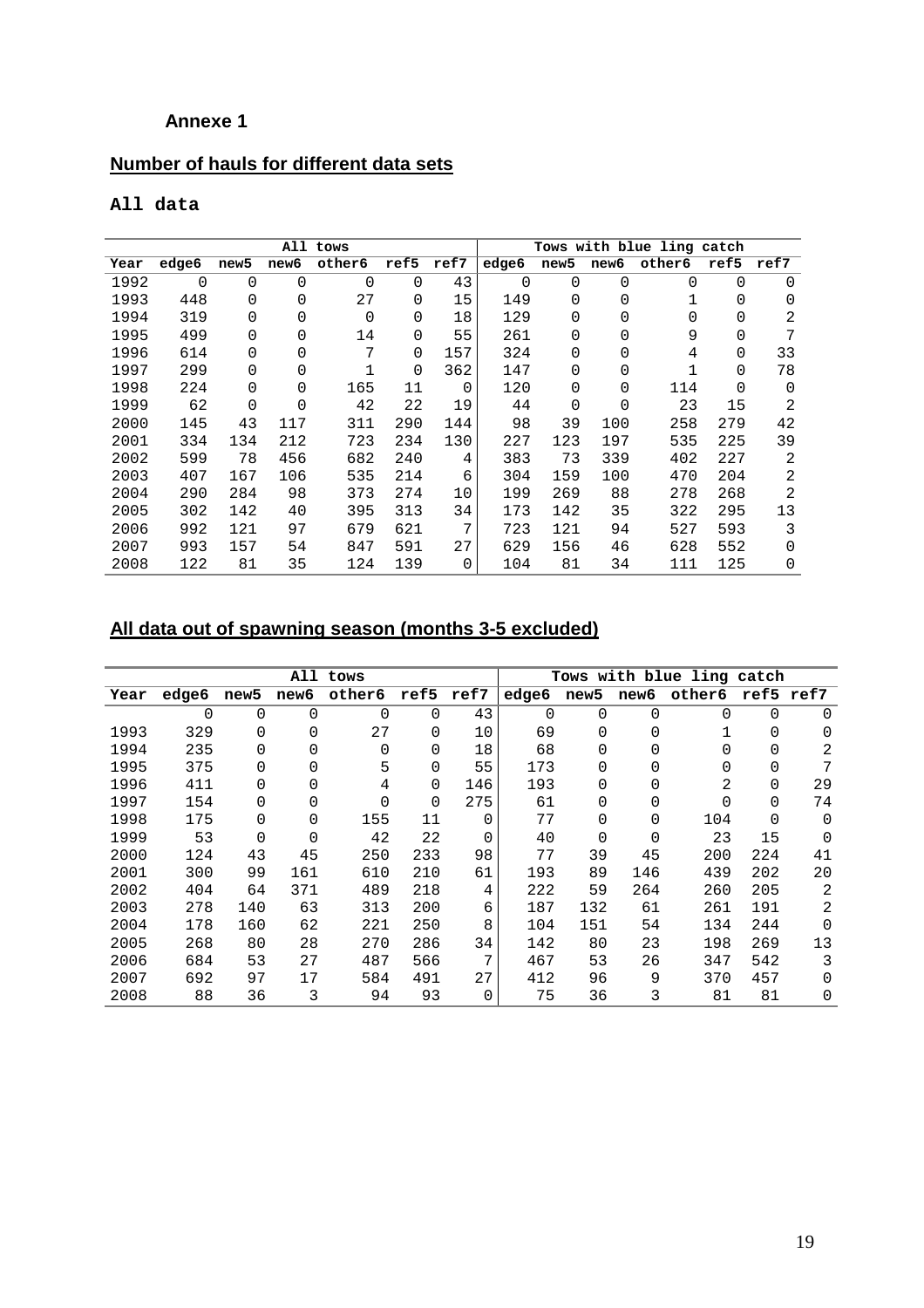## **All data spawning season only (months 3-5 only)**

| All tows |       |      |          |          |          |          |       |      |          | Tows with blue ling catch |    |           |
|----------|-------|------|----------|----------|----------|----------|-------|------|----------|---------------------------|----|-----------|
| Year     | edge6 | new5 | new6     | other6   | ref5     | ref7     | edge6 | new5 | new6     | other6                    |    | ref5 ref7 |
| 1993     | 119   | 0    | 0        | 0        | 0        | 5        | 80    | 0    | $\Omega$ | 0                         | 0  |           |
| 1994     | 84    | 0    | 0        | 0        | 0        | 0        | 61    | 0    |          | 0                         |    |           |
| 1995     | 124   | 0    | $\Omega$ | 9        | 0        | 0        | 88    |      |          | 9                         |    |           |
| 1996     | 203   | 0    | 0        | 3        | 0        | 11       | 131   | 0    |          | 2                         |    |           |
| 1997     | 145   | 0    | $\Omega$ |          | 0        | 87       | 86    |      |          |                           |    | 4         |
| 1998     | 49    | 0    | 0        | 10       | 0        | 0        | 43    |      | 0        | 10                        |    |           |
| 1999     | 9     | 0    | $\Omega$ | $\Omega$ | $\Omega$ | 19       | 4     |      | O        | O                         | 0  |           |
| 2000     | 21    | 0    | 72       | 61       | 57       | 46       | 21    | 0    | 55       | 58                        | 55 |           |
| 2001     | 34    | 35   | 51       | 113      | 24       | 69       | 34    | 34   | 51       | 96                        | 23 |           |
| 2002     | 195   | 14   | 85       | 193      | 22       | $\Omega$ | 161   | 14   | 75       | 142                       | 22 | 19        |
| 2003     | 129   | 27   | 43       | 222      | 14       | 0        | 117   | 27   | 39       | 209                       | 13 | 0         |
| 2004     | 112   | 124  | 36       | 152      | 24       | 2        | 95    | 118  | 34       | 144                       | 24 |           |
| 2005     | 34    | 62   | 12       | 125      | 27       | 0        | 31    | 62   | 12       | 124                       | 26 | 2         |
| 2006     | 308   | 68   | 70       | 192      | 55       | 0        | 256   | 68   | 68       | 180                       | 51 |           |
| 2007     | 301   | 60   | 37       | 263      | 100      | $\Omega$ | 217   | 60   | 37       | 258                       | 95 |           |
| 2008     | 34    | 45   | 32       | 30       | 46       | 0        | 29    | 45   | 31       | 30                        | 44 |           |

## **All data tows not targeting blue ling (<50% blue ling in total catch)**

|      |          |          | All tows |        |          |      |          | Tows with blue ling catch |          |        |      |                |
|------|----------|----------|----------|--------|----------|------|----------|---------------------------|----------|--------|------|----------------|
| Year | edge6    | new5     | new6     | other6 | ref5     | ref7 | edge6    | new5                      | new6     | other6 | ref5 | ref7           |
| 1992 | $\Omega$ | $\Omega$ | 0        | 0      | 0        | 43   | $\Omega$ | 0                         | $\Omega$ | 0      | 0    | 10             |
| 1993 | 430      | 0        | O        | 26     | 0        | 15   | 131      | O                         | $\Omega$ | 0      | O    | $\Omega$       |
| 1994 | 312      | 0        | 0        | 0      | 0        | 18   | 122      | 0                         | $\Omega$ | 0      | 0    | 2              |
| 1995 | 488      | 0        | 0        | 13     | 0        | 55   | 250      | 0                         | $\Omega$ | 8      | O    |                |
| 1996 | 584      | 0        | 0        | 4      | 0        | 157  | 294      | 0                         | $\Omega$ |        | 0    | 33             |
| 1997 | 262      | 0        | 0        |        | $\Omega$ | 362  | 110      | 0                         | $\Omega$ |        | 0    | 78             |
| 1998 | 194      | 0        | 0        | 97     | 11       | 0    | 90       | 0                         | 0        | 46     | 0    | $\Omega$       |
| 1999 | 53       | 0        | 0        | 38     | 17       | 19   | 35       | 0                         | $\Omega$ | 19     | 10   | 2              |
| 2000 | 117      | 43       | 82       | 264    | 248      | 144  | 70       | 39                        | 65       | 211    | 237  | 42             |
| 2001 | 296      | 134      | 158      | 666    | 188      | 130  | 189      | 123                       | 143      | 478    | 180  | 39             |
| 2002 | 475      | 67       | 409      | 637    | 158      | 4    | 259      | 62                        | 292      | 357    | 145  | $\overline{2}$ |
| 2003 | 318      | 136      | 70       | 402    | 89       | 6    | 215      | 130                       | 64       | 337    | 81   | 2              |
| 2004 | 254      | 204      | 66       | 261    | 146      | 10   | 163      | 189                       | 56       | 166    | 140  | 2              |
| 2005 | 275      | 74       | 30       | 305    | 169      | 34   | 146      | 74                        | 25       | 233    | 151  | 13             |
| 2006 | 760      | 49       | 54       | 560    | 285      | 7    | 491      | 49                        | 51       | 408    | 257  | 3              |
| 2007 | 839      | 119      | 42       | 672    | 515      | 27   | 475      | 118                       | 34       | 453    | 476  | $\Omega$       |
| 2008 | 109      | 77       | 35       | 124    | 138      | 0    | 91       | 77                        | 34       | 111    | 124  | 0              |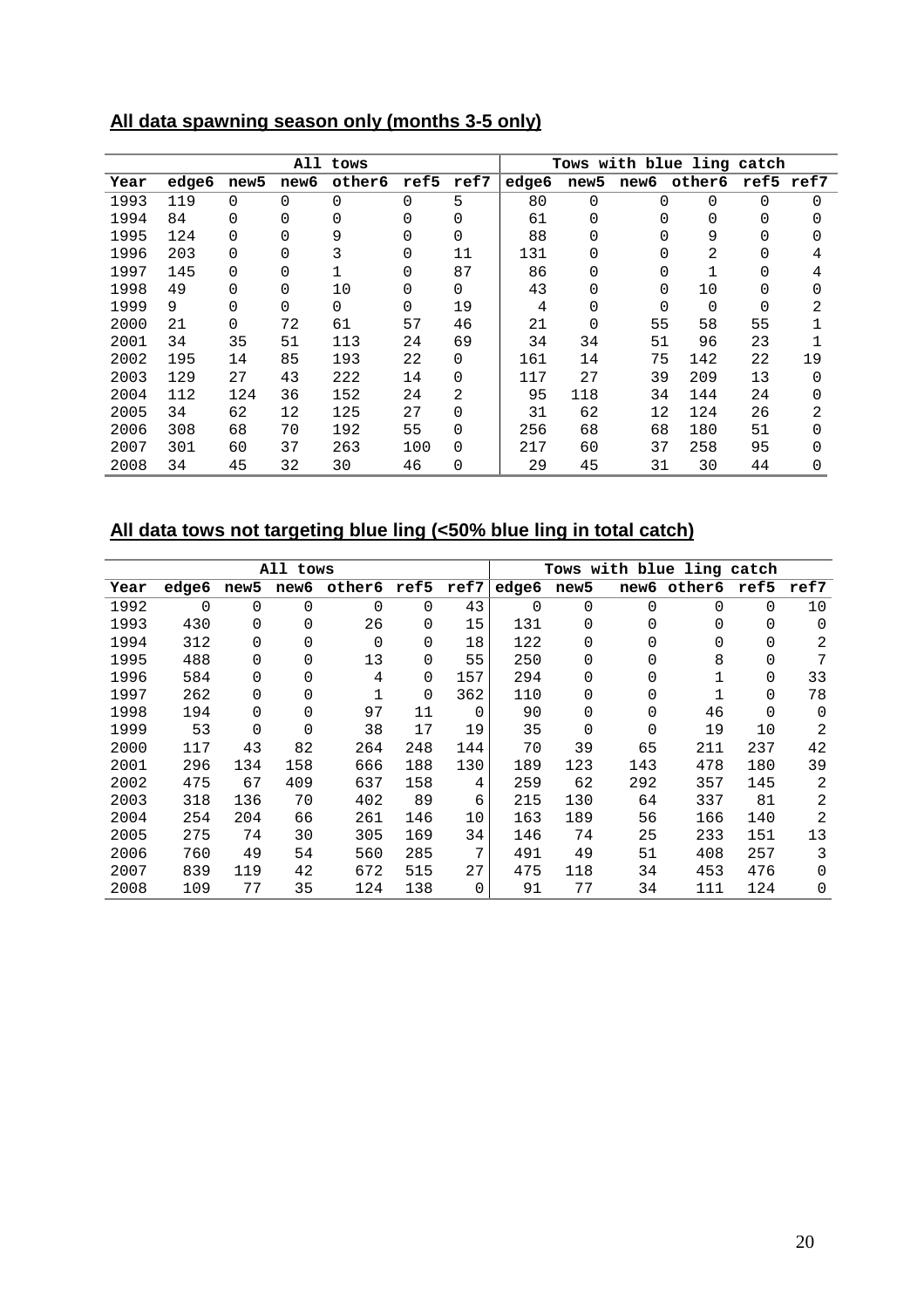### **Annexe 2: Modelling**

### **Model**

Blueling  $\sim$  s(duration, bs = "cr") + factor(vessel id) + s(depth, bs = "cr") +  $factor(month) + factor(rectangle) + year: area$ 

### **Model fits**

#### **Annexe 2.1 All data (p=1.3)**

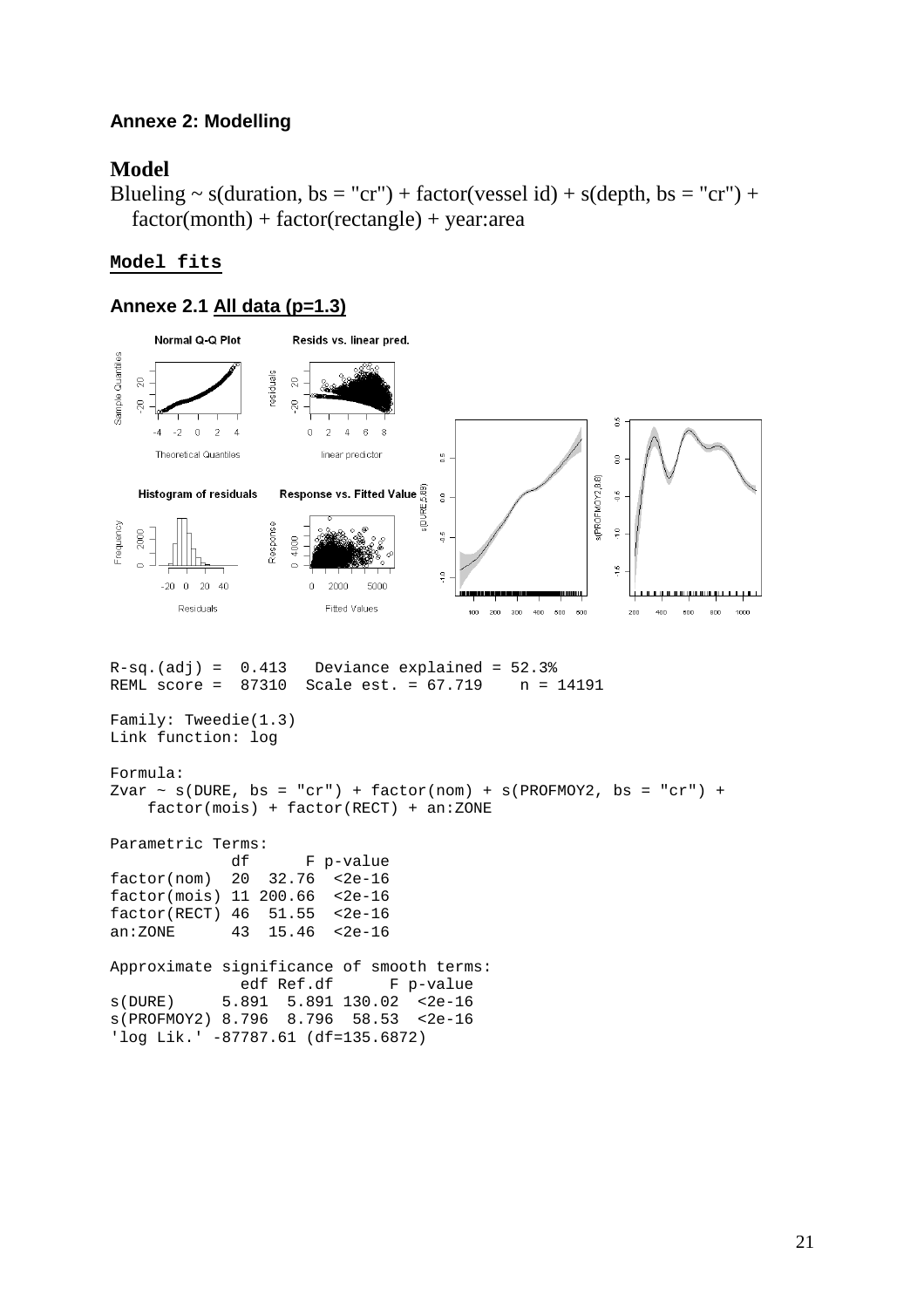![](_page_21_Figure_0.jpeg)

#### **Annexe 2.2 Outside spawning season (months 3-5 excluded)**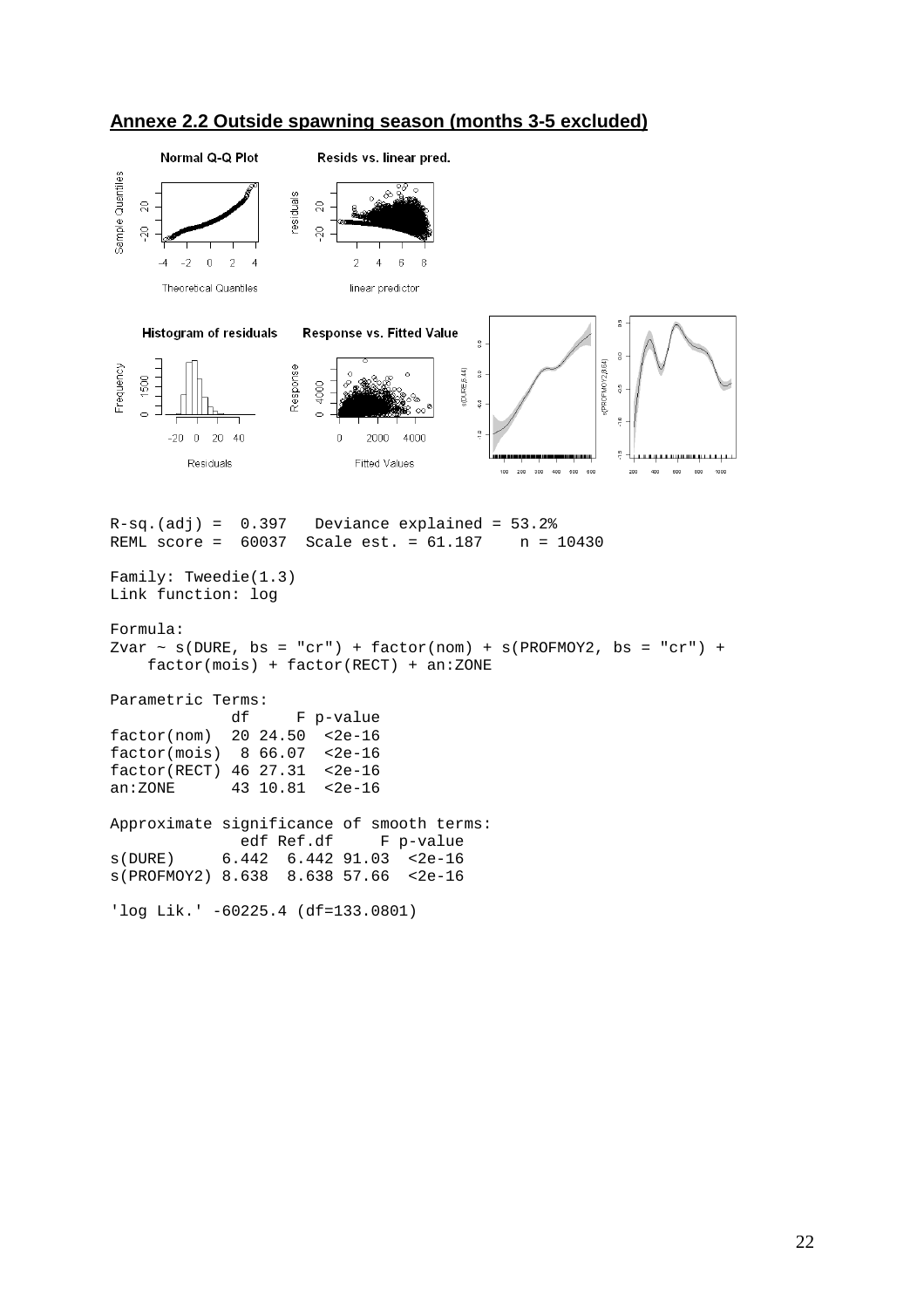![](_page_22_Figure_0.jpeg)

![](_page_22_Figure_1.jpeg)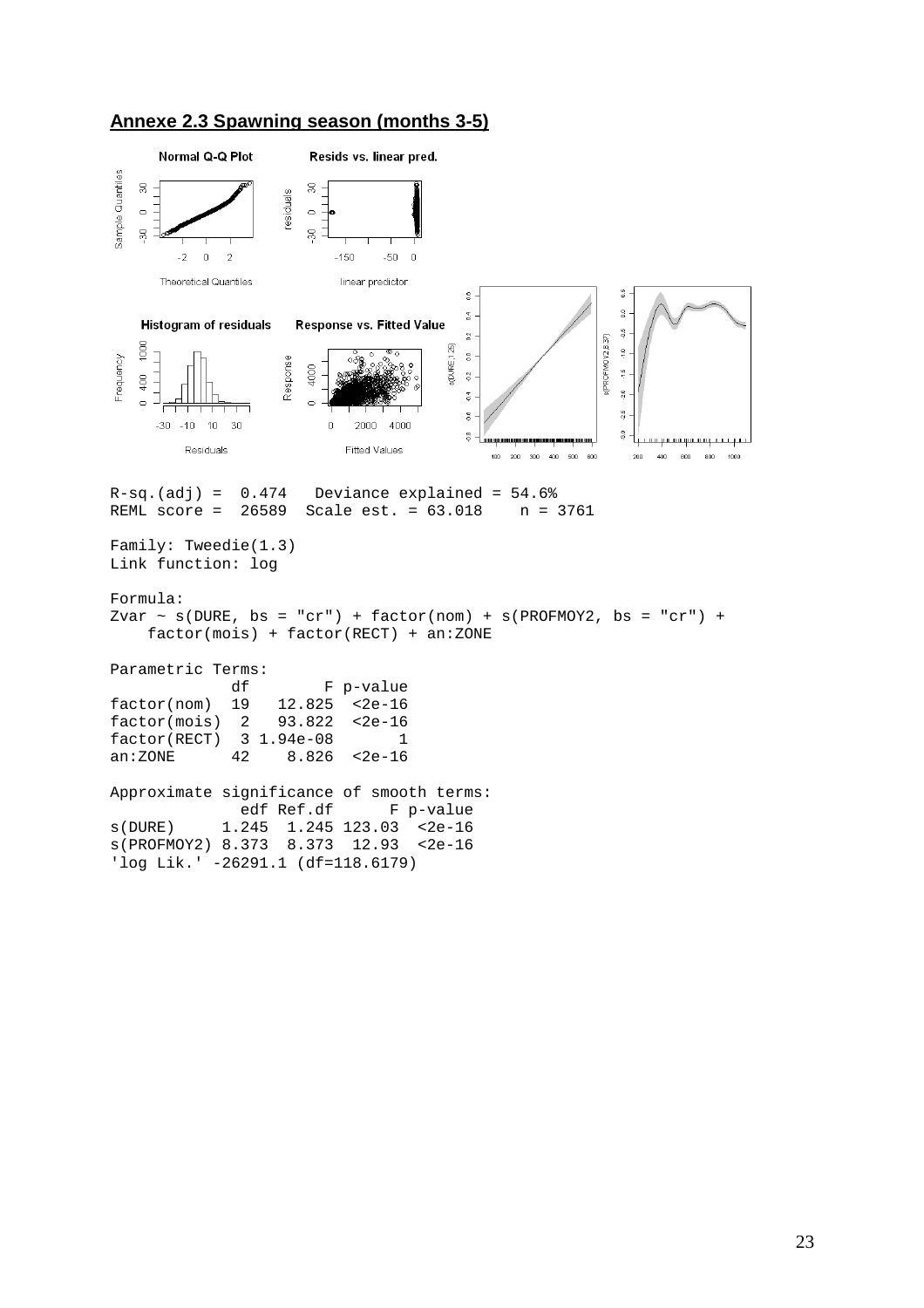![](_page_23_Figure_0.jpeg)

## **Annexe 2.4 hauls with blue ling as a bycatch (<50% blue ling in total catch)**

 $R-sq.(adj) = 0.473$  Deviance explained = 49.5% REML score = 59014 Scale est. = 44.346 n = 11119 Family: Tweedie(1.3) Link function: log Formula: Zvar  $\sim$  s(DURE, bs = "cr") + factor(nom) + s(PROFMOY2, bs = "cr") + factor(mois) + factor(RECT) + an:ZONE Parametric Terms: df F p-value factor(nom) 20 24.34 <2e-16 factor(mois) 11 126.92 <2e-16 factor(RECT) 46 23.53 <2e-16 an:ZONE 43 18.11 <2e-16 Approximate significance of smooth terms:<br>edf Ref.df F p-value F p-value s(DURE) 5.054 5.054 118.98 <2e-16 s(PROFMOY2) 8.797 8.797 42.34 <2e-16 'log Lik.' -58771.77 (df=134.8508)